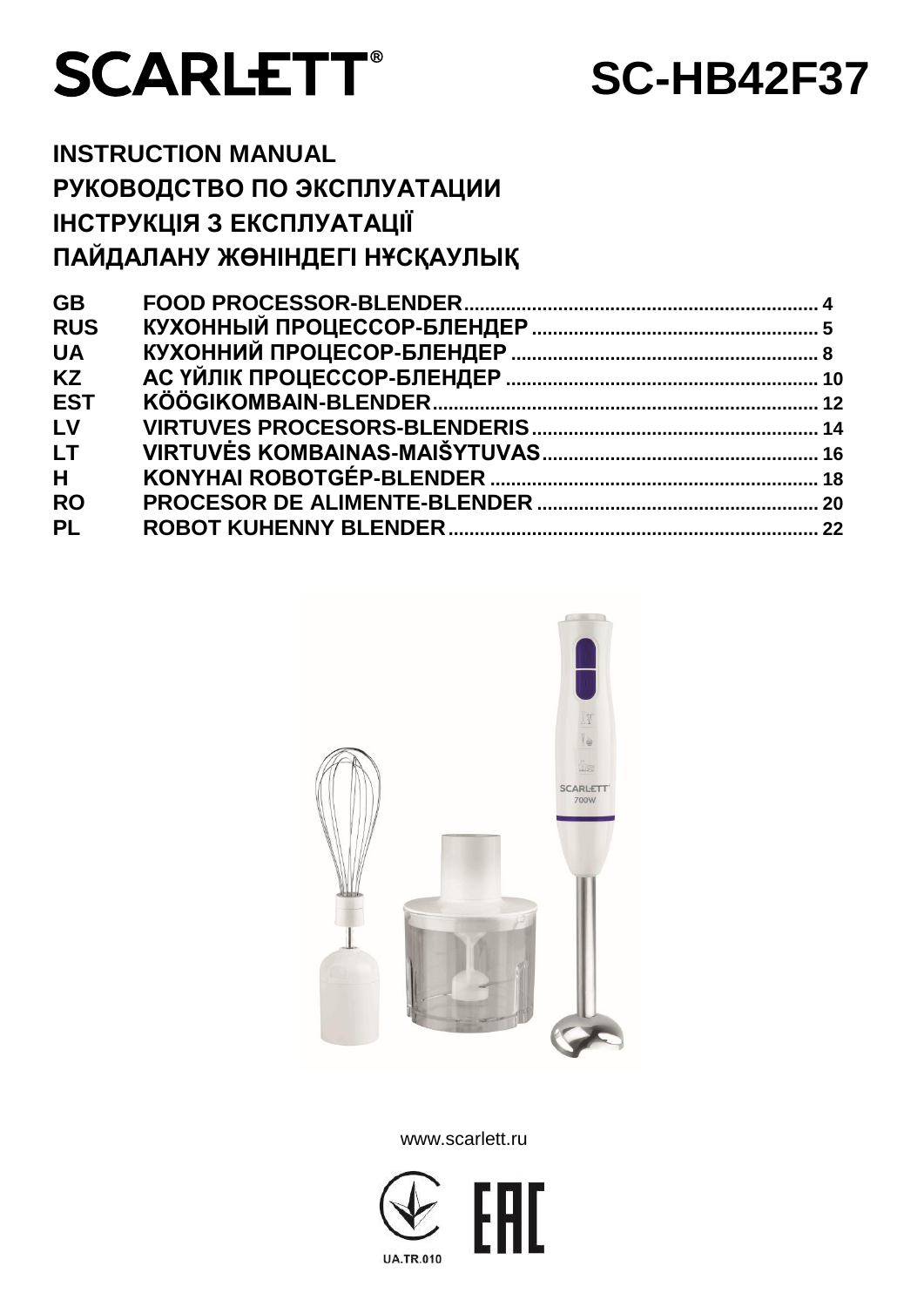- 1. Motor unit
- 2. Pulse buttons
- 3. Bowl (350 ml)
- 4. Bowl drive shaft
- 5. Crushing knife
- 6. Whisk stick
- 7. Hand blender
- 8. Accessory adapter

- 1. Відсік з двигуном
- 2. Кнопки імпульсного режиму
- 3. Чаша (350 ml)
- 4. Привід чаші
- 5. Ніж для здрібнювання
- 6. Насадка для збивання та змішування рідких продуктів
- 7. Блендер, що занурюється
- 8. Перехідник для насадки

## **EST KIRJELDUS LV APRAKSTS**

- 1. Mootoriosa
- 2. Impulssrežiimi nupud
- 3. Anum (350 ml)
- 4. Anuma ajamiosa
- 5. Viilutamistera
- 6. Otsik vedelate toiduainete vahustamiseks ja segamiseks
- 7. Sisselaaditav blender
- 8. Otsaku üleminekuosa

## **LT APRAŠYMAS H LEÍRÁS**

- 1. Korpusas su varikliu
- 2. Impulso režimo mygtukai
- 3. Maisto ruošimo indas (350 ml)
- 4. Indo pavara
- 5. Smulkinimo peilis
- 6. Skystų produktų maišymo ir plakimo antgalis
- 7. Rankinis maišytuvas
- 8. Antgalio tarpinė

- 1. Partea motorului
- 2. Modul cu impulsuri
- 3. Vas (350 ml)
- 4. Mecanism de acționare pentru vas
- 5. Cuțit pentru mărunțire
- 6. Duză pentru agitare și amestecare a produselor lichide
- 7. Blender de alimentare
- 8. Adaptor pentru duze

## **GB DESCRIPTION RUS УСТРОЙСТВО ИЗДЕЛИЯ**

- 1. Моторная часть
- 2. Кнопки импульсного режима
- 3. Чаша ( 350 мл)
- 4. Привод чаши
- 5. Нож для измельчения
- 6. Насадка для взбивания и смешивания жидких продуктов
- 7. Погружная нога блендера
- 8. Переходник для насадки для взбивания

### **UA ОПИС KZ СИПАТТАМА**

- 1. Қозғалтқыш бөлік
- 2. Импульстік режим батырмалары
- 3. Шара (350 ml)
- 4. Шараның жетегі
- 5. Ұсақтауға арналған пышақ
- 6. Сұйық өнімдерді пісуге және араластыруға арналған қондырма
- 7. Қол блендері
- 8. Қондырмаға арналған өтпелік

- 1. Motora daļa
- 2. Impulsu režīma pogas
- 3. Kauss (350 ml)
- 4. Kausa pievads
- 5. Nazis sasmalcināšanai
- 6. Uzgalis šķidro produktu putošanai un samaisīšanai
- 7. Rokas blenderis
- 8. Pāreja uzliktnim

- 1. Motorház
- 2. Impulzus üzemmód gombok
- 3. Csésze (350 ml)
- 4. A csésze meghajtója
- 5. Aprító kés
- 6. Felverő és folyékony élelmiszert keverő tartozék
- 7. Merülő blender
- 8. Rátét-összekapcsoló elem

## **RO DETALII PRODUS PL BUDOWA WYROBU**

- 1. Część silnikowa
- 2. Przyciski prędkości / trybu impulsowego
- 3. Misa (350 ml)
- 4. Napęd misy
- 5. Nóż do rozdrabniania
- 6. Końcówka do ubijania i mieszania produktów płynnych
- 7. Blender ręczny
- 8. Adapter do końcówki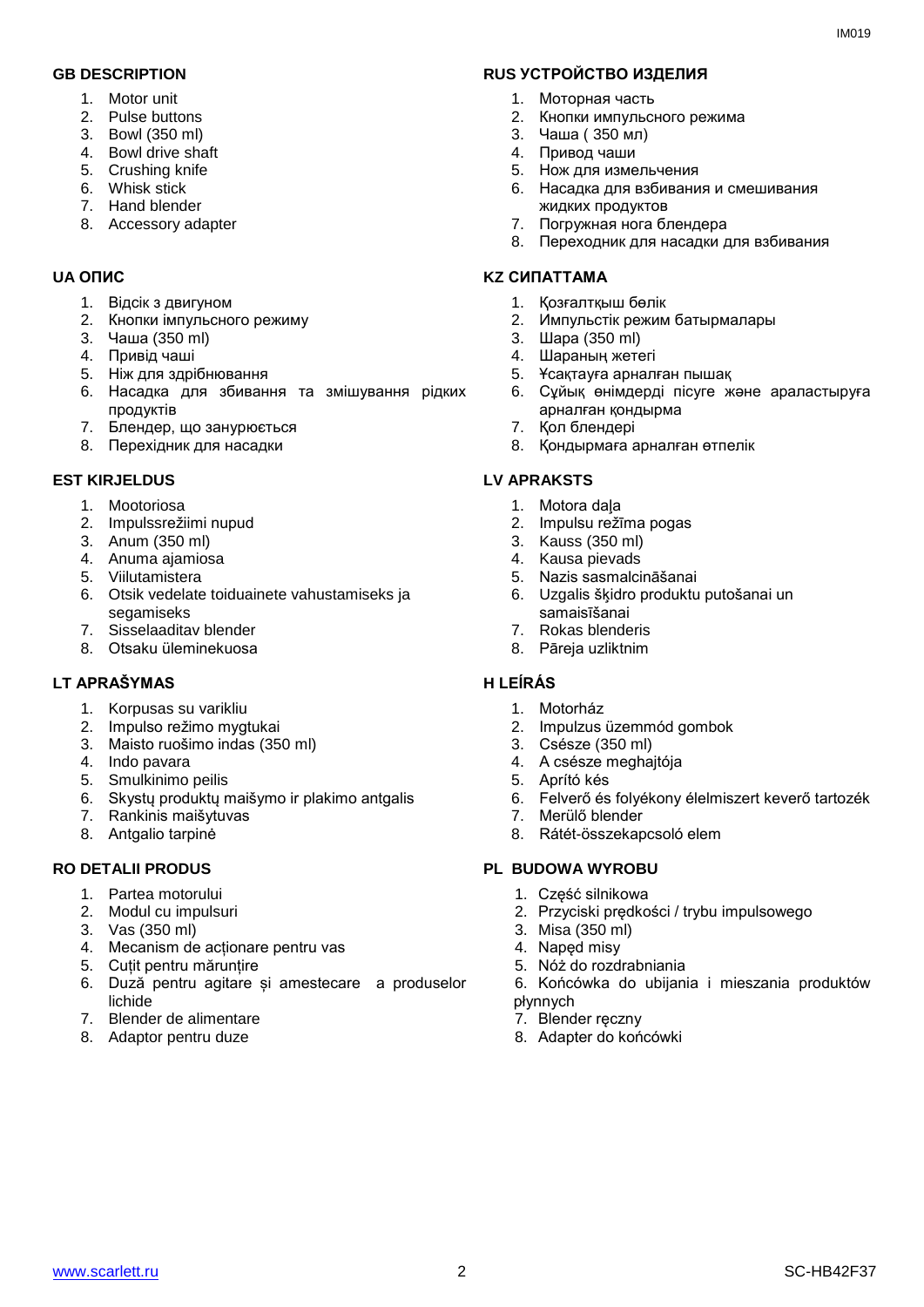

| 220-240 V ~50 Hz<br>Класс защиты II | <b>Nominal Power 300 W</b><br>Номинальная мощность 300 Вт<br>Max. Power 700 W<br>Макс. Мощность 700Вт | $1.2/1.3$ kg | mm<br>320<br>110<br>10 |
|-------------------------------------|-------------------------------------------------------------------------------------------------------|--------------|------------------------|
|-------------------------------------|-------------------------------------------------------------------------------------------------------|--------------|------------------------|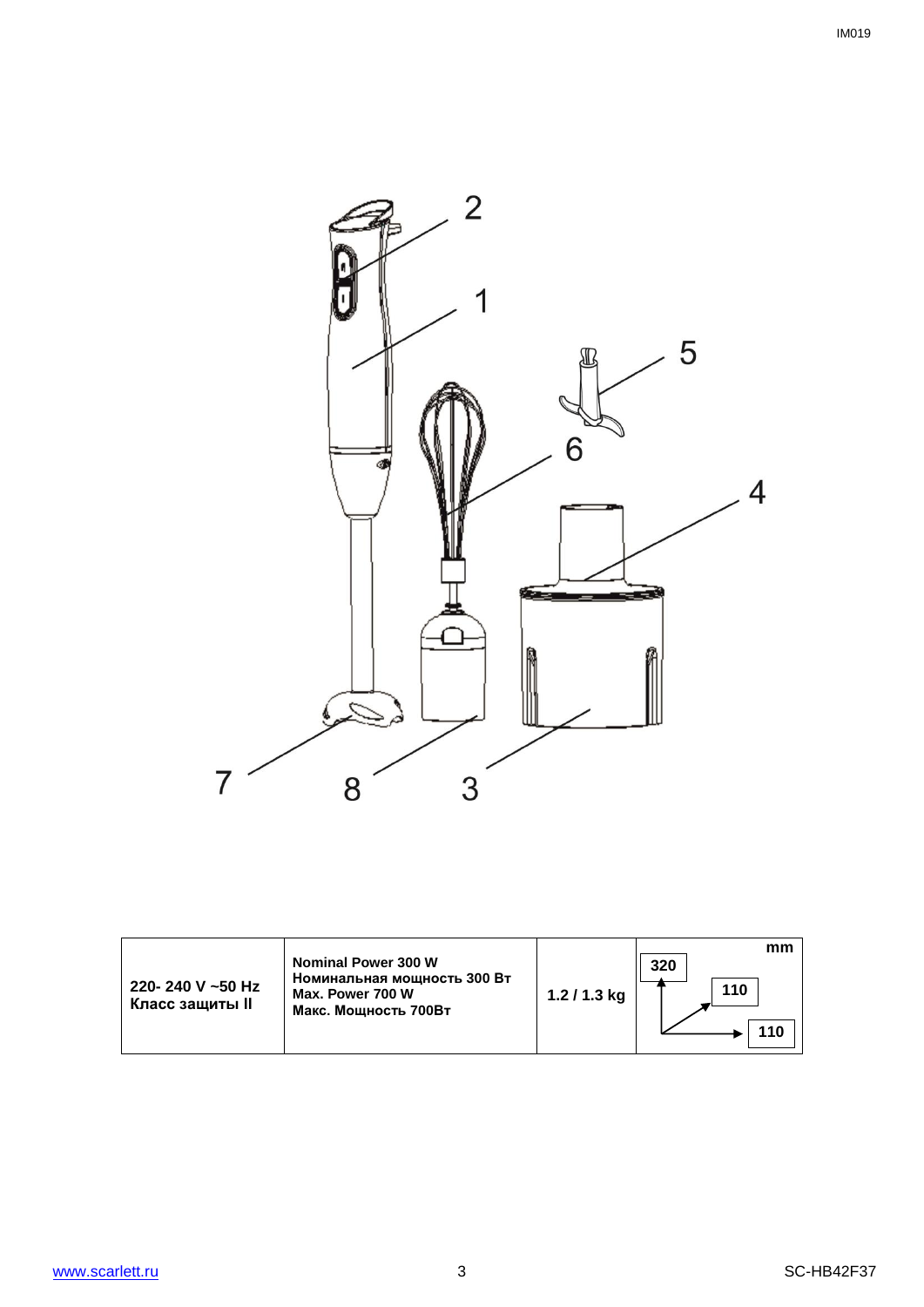## **GB INSTRUCTION MANUAL IMPORTANT SAFEGUARDS**

- Please read these operating instructions carefully before connecting your kettle to the power supply, in order to avoid damage due to incorrect use.
- Before the first switching on check that the voltage indicated on the rating label corresponds to the mains voltage in your house.
- Incorrect operation and improper handling can lead to malfunction of the appliance and injuries to the user.
- The appliance is intended for use only in domestic aims. The unit is not intended for industrial and commercial use, and also for use in:
- $-$  kitchen area for the stuff of shops, offices and the other industrial places
- $-$  farm houses
- hotels, motels, rest homes and other similar places by residents.
- Do not use outdoors.
- Always unplug the appliance from the power supply before cleaning and when not in use.
- To prevent risk of electric shock and fire, do not immerse the appliance in water or any other liquids.
- The appliance is not intended for use for [physically, sensory or mental disabled](https://www.multitran.ru/c/m.exe?t=5841801_1_2&s1=%F7%E5%EB%EE%E2%E5%EA%20%F1%20%EE%E3%F0%E0%ED%E8%F7%E5%ED%ED%FB%EC%E8%20%E2%EE%E7%EC%EE%E6%ED%EE%F1%F2%FF%EC%E8) person (including children) or for person with lack of life experience or knowledge, if only they are under supervision or have been instructed about the use of the unit by responsible person.
- Children must be under control in order not to be allowed to play with the appliance.
- Do not leave the appliance switched on when not in use.
- Do not use other attachments than those supplied.
- In case of power cord is damaged, its replacement should be done by the manufacture or service department or the other high-skill person to avoid any danger.
- Keep the cord away from sharp edges and hot surfaces.
- Do not pull, twist, or wrap the power cord around the appliance.
- When you have finished, before extracting the products and tips, unplug the appliance and wait until the motor.
- WARNING:The blades are extremely sharp and therefore dangerous. Handle with caution!
- WARNING: It is prohibited to overfill the unit or use it without ingredients. Do not exceed the continuous operating time.
- Never place hot ingredients into the bowl( $> 70 °C$ ).
- Do not attempt to repair, adjust or replace parts in the appliance. Repair the malfunctioning appliance in the nearest service center.
- If the product has been exposed to temperatures below 0ºC for some time it should be kept at room temperature for at least 2 hours before turning it on.
- The manufacturer reserves the right to introduce minor changes into the product design without prior notice, unless such changes influence significantly the product safety, performance, and functions.
- Production date mentioned on the unit and/or on the packing materials and documentations.

## **PREPARATION FOR OPERATING**

- Prior to initial use wash all removable parts with warm water with cleansing agent and dry up carefully. Wipe the outside of the motor base with moist tissue.
- **It is strongly prohibited to immerse the motor base into any liquids and/or to clean it with water.** IMMERSION BLENDER
- This unit is ideal for making cream soups, sauces and dressings, baby food, and also for blending various cocktails.
- Place the immersion blender on the motor base. To secure the accessory properly, twist it.
- **To prevent splashing, immerse the blender into products to be blended prior to switching it.**
- To remove, twist the immersion blender counterclockwise.

CHOPPING BLADE / MINI-CHOPPER

- Mini-chopper is ideal for chopping greenery and vegetables, cheese, majority of nuts, dried fruits. Hard products, such as meat, onion, carrots, need to be cut before processing. Nutshells must be removed, meat must be separated from bones and tendons.
- The chopper is not suitable for crushing ice and chopping hard products, such as coffee grains, nutmegs, cereals.
- Caution! The chopping blade is very sharp! Hold the blade by the top plastic area only!
- Place the blade on the central finger in the jar.
- Add ingredients into the jar.
- Cover the jar with the drive.
- Place the motor base into the jar drive until tightened.
- While chopping, hold the motor base with one hand, accessory jar with the other hand.
- When finished, remove the motor base first.
- Then remove the jar drive.
- Remove the blade carefully.
- At this point you may remove chopped ingredients from the jar.

www.scarlett.ru 4 SC-HB42F37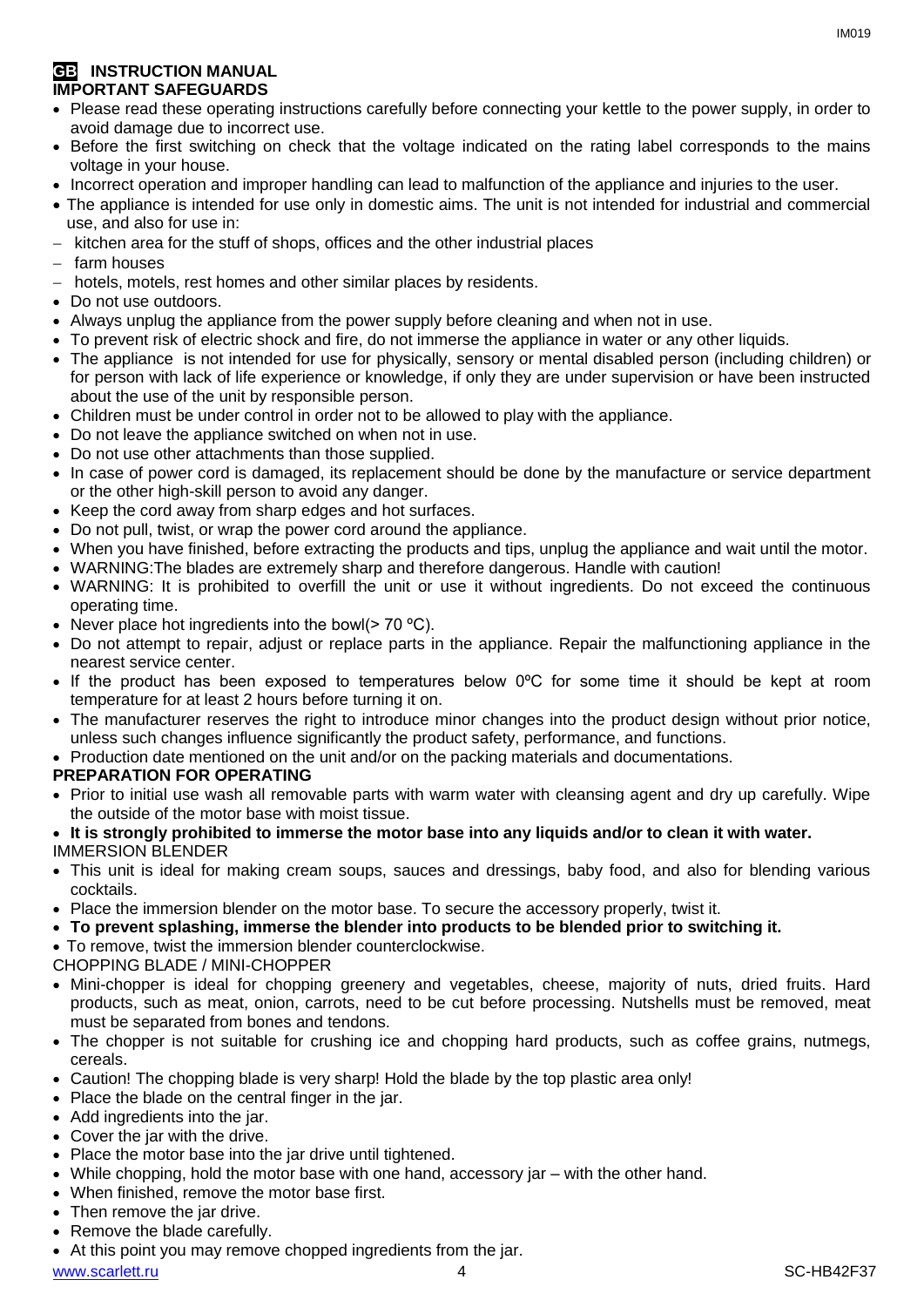ACESSORY FOR WHISKING / LIQUID PRODUCTS BLENDING

- Use the whisk for creaming, eggbeating, desserts blending. Never use this accessory for kneading.
- Insert the accessory into adapter and place them on the motor base.
- Prior to start processing, immerse the whisk into the jar with ingredients. Start processing at low speed. *NOTE:* **Should the assembly is incorrect or incomplete, the processor will not operate**. **OPERATION**
- Please make sure accessories are at its places before switching on.
- Plug-in the device.
- Press and hold the Pulse button the food processor will operate while this button is pressed.
	- "I" (low speed) for liquid ingredients mainly.
		- "II" (high speed)– for heavier processing, i.e. liquid and solid ingredients mixtures.

|                     | ັ                       |                          |
|---------------------|-------------------------|--------------------------|
| Food                | <b>Maximum quantity</b> | <b>Maximum time, Sec</b> |
| Almonds             | 100 <sub>g</sub>        | 15                       |
| Boiled eggs         | 200 <sub>g</sub>        | 10                       |
| <b>Breadcrumbs</b>  | 20 <sub>g</sub>         | 15                       |
| Garlic              | 150g                    | Pulse                    |
| Gruyere             | 100 <sub>g</sub>        | 15                       |
| Ham                 | 200 <sub>g</sub>        | 15                       |
| <b>Hazelnuts</b>    | 100 <sub>g</sub>        | 15                       |
| Ice cream           | 200 <sub>g</sub>        | 20                       |
| <b>Light Batter</b> | 0.4L                    | 15                       |
| Onions              | 200 <sub>g</sub>        | Pulse                    |
| Parsley             | 30 <sub>g</sub>         | 10                       |
| Pepper              | 0.2L                    | 30                       |
| <b>Shallots</b>     | 200 <sub>g</sub>        | Pulse                    |
| Spice               | 0.2L                    | 30                       |
| <b>Steak</b>        | 150-200g                | 15                       |
| Walnuts             | 100 <sub>q</sub>        | 15                       |

## **CAUTION: Do not operate continuously longer than 1 minutes with less than 4 minutes intermission**.

- Do not remove any parts while the appliance is operating.
- To avoid blades damage do not process hard items such as frozen foods, ice, cereals, rice, spices and coffee.
- When processing is finished, switch off and unplug the appliance, wait until the motor stops before removing food and attachments.

## **CLEANING AND CARE**

- Switch off and unplug the appliance.
- Wash the accessories immediately and avoid soaking them in water for long periods; wash in warm sudsy water after each use. Dry all accessories with a clean soft cloth. Do not use a dishwashing machine.
- Wipe the housing with a damp cloth.
- Do not use scouring pads, abrasive and harsh detergents.

## **STORAGE**

- Be sure that the appliance is unplugged.
- Complete all requirements of Chapter CLEANING AND CARE.
- Keep the appliance in a dry clean place.

The symbol on the unit, packing materials and/or documentations means used electrical and electronic units and battery's should not be toss in the garbage with ordinary household garbage. These units should be pass to special receiving point.

For additional information about actual system of the garbage collection address to the local authority.

Valid utilization will help to save valuable resources and avoid negative work on the public health and environment which happens with incorrect using garbage.

## **RUS РУКОВОДСТВО ПО ЭКСПЛУАТАЦИИ МЕРЫ БЕЗОПАСНОСТИ**

- Внимательно прочитайте данную инструкцию перед эксплуатацией прибора во избежание поломок при использовании.
- Перед первоначальным включением проверьте, соответствуют ли технические характеристики, указанные на изделии параметрам электросети.
- Неправильное обращение может привести к поломке изделия, нанести материальный ущерб и причинить вред здоровью пользователя.
- Прибор предназначен для использования только в бытовых целях согласно данному Руководству по эксплуатации. Прибор не предназначен для промышленного и коммерческого применения, а также для использования: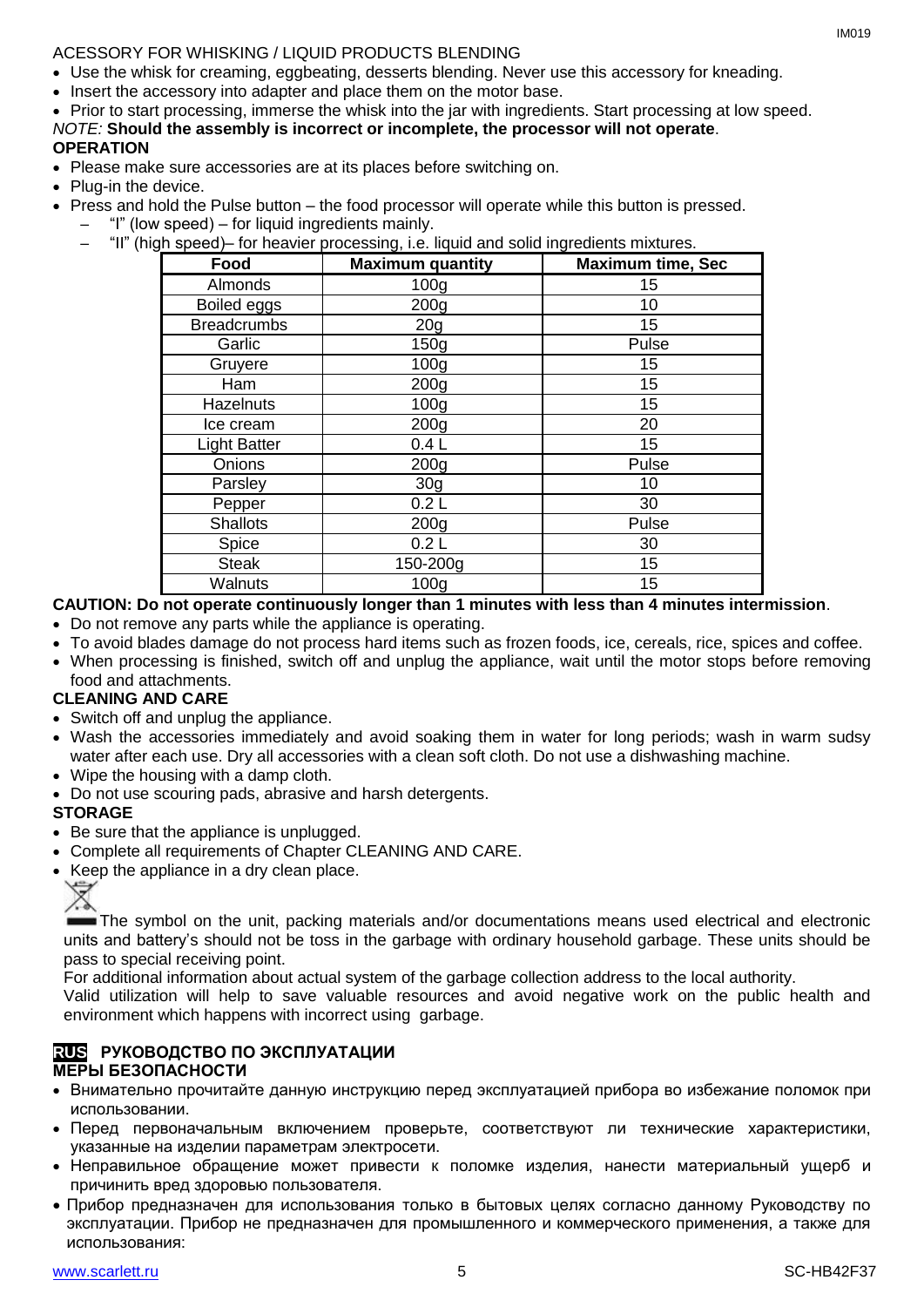- в кухонных зонах для персонала в магазинах, офисах и прочих производственных помещениях;
- в фермерских домах;
- клиентами в гостиницах, мотелях, пансионатах и других похожих мест проживания.
- Не использовать вне помещений.
- Всегда отключайте устройство от электросети перед сборкой, разборкой и очисткой, или если Вы его не используете.
- Во избежание поражения электрическим током и возгорания, не погружайте моторную часть в воду или другие жидкости и не подставляйте ее под струю воды. Если это случилось, немедленно отключите устройство от электросети и, прежде чем пользоваться им дальше, проверьте работоспособность и безопасность прибора у квалифицированных специалистов.
- Прибор не предназначен для использования лицами (включая детей) с пониженными физическими, сенсорными или умственными способностями или при отсутствии у них жизненного опыта или знаний, если они не находятся под присмотром или не проинструктированы об использовании прибора лицом, ответственным за их безопасность.
- Дети должны находиться под присмотром для недопущения игр с прибором.
- Не позволяйте детям использовать блендер без присмотра.
- Не оставляйте включенный прибор без присмотра.
- Не используйте принадлежности, не входящие в комплект поставки.
- При повреждении шнура питания его замену, во избежание опасности, должны производить изготовитель, сервисная служба или подобный квалифицированный персонал.
- Следите, чтобы шнур питания не касался острых кромок и горячих поверхностей.
- При отключении прибора от электросети не тяните за шнур питания, беритесь за вилку. Не перекручивайте и ни на что не наматывайте его.
- По завершении работы, прежде, чем извлекать продукты и насадки, отключите прибор от электросети и дождитесь полной остановки электродвигателя.
- ВНИМАНИЕ: Режущие лезвия очень острые и представляют опасность. Обращайтесь с ними крайне осторожно!
- ВНИМАНИЕ: Запрещено переполнять прибор или использовать его без продуктов. Не превышайте допустимое время непрерывной работы.
- Не помешайте в чашу горячие ингредиенты (> 70 °С).
- Не пытайтесь самостоятельно ремонтировать прибор или заменять какие-либо детали. При обнаружении неполадок обращайтесь в ближайший Сервисный центр.
- $\bullet$  Если изделие некоторое время находилось при температуре ниже 0°С, перед включением его следует выдержать в комнатных условиях не менее 2 часов.
- Производитель оставляет за собой право без дополнительного уведомления вносить незначительные изменения в конструкцию изделия, кардинально не влияющие на его безопасность, работоспособность и функциональность.

## **ДАТА ПРОИЗВОДСТВА УКАЗАНА НА ИЗДЕЛИИ И/ИЛИ НА УПАКОВКЕ, А ТАКЖЕ В СОПРОВОДИТЕЛЬНОЙ ДОКУМЕНТАЦИИ.ПОДГОТОВКА К РАБОТЕ**

 Перед первоначальным использованием вымойте все съемные части теплой водой с моющим средством и тщательно просушите. Моторную часть снаружи протрите мягкой слегка влажной тканью.

## **Запрещается погружать моторную часть в любые жидкости и мыть ее водой.**

ПОГРУЖНОЙ БЛЕНДЕР

- Блендер идеально подходит для приготовления супов-пюре, различных соусов и подлив, а также детского питания, смешивания разнообразных коктейлей.
- Вставьте насадку в моторную часть и поверните до щелчка.
- **Во избежание выплескивания смеси, перед включением погрузите блендер в смешиваемые продукты.**
- Для отсоединения открутите погружной блендер против часовой стрелки.

МИНИ-ИЗМЕЛЬЧИТЕЛЬ

- Мини-измельчитель идеально подходит для измельчения зелени и овощей, сыра, большинства сортов орехов, сухофруктов. Крупные продукты, такие как мясо, сыр, лук, морковь предварительно необходимо нарезать. С орехов удалить скорлупу, мясо отделить от костей и сухожилий.
- Измельчитель не подходит для колки льда, измельчения очень твердых продуктов, таких как кофейные зерна, мускатный орех, злаков.
- Внимание! Лезвие ножа для измельчения очень острое! Держите только за верхнюю пластиковую часть!
- Поместите нож для измельчения на центральный штифт чаши.
- Загрузите в чашу продукты.
- Накройте чашу приводом чаши
- Вставьте моторную часть в привод чаши до фиксации.
- В процессе измельчения одной рукой держите моторную часть, другой чашу.
- После использования в первую очередь отсоедините моторную часть.
- Далее снимите привод чаши.

www.scarlett.ru 6 SC-HB42F37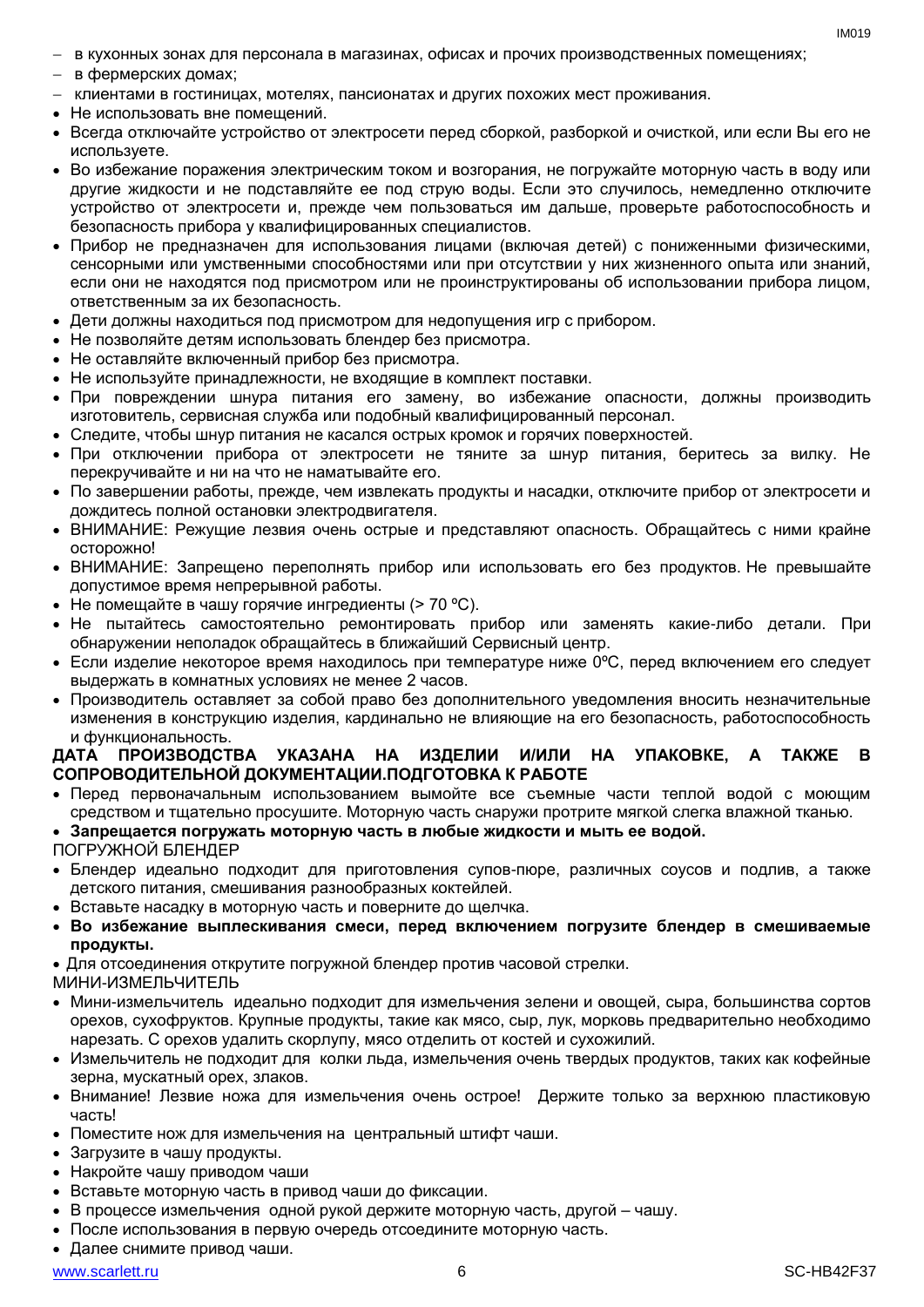- Осторожно выньте нож для измельчения
- Только после этого выложите измельченные продукты из чаши для измельчения.
- НАСАДКА ДЛЯ ВЗБИВАНИЯ/СМЕШИВАНИЯ ЖИДКИХ ПРОДУКТОВ
- Используйте венчик для взбивания сливок, яичных белков, различных десертов. Ни в коем случае не используйте эту насадку для замешивания крутого теста.
- Соедините венчик с переходником.
- Установите насадку на моторную часть
- Перед началом работы погрузите венчик в чашу со взбиваемыми продуктами. Начинайте работу с низкой скорости.

## **РАБОТА**

- Убедитесь, что сборка произведена полностью и должным образом.
- Подключите прибор к электросети.
- Нажмите и удерживайте кнопку импульсного режима процессор будет работать до тех пор, пока нажата эта кнопка.
	- "I" (низкая скорость) для жидких продуктов.
	- "II" (высокая скорость) для совместной обработки жидких и твердых продуктов.

| Обрабатываемый<br>продукт | Максимальная<br>масса / объем | Макс. время<br>непрерывной обработки<br>$($ cek $)$ |
|---------------------------|-------------------------------|-----------------------------------------------------|
| Миндаль                   | 100 г                         | 15                                                  |
| Вареные яйца              | 200 г                         | 10                                                  |
| Панировочные сухари       | 20r                           | 15                                                  |
| Чеснок                    | 150 г                         | Короткими нажатиями                                 |
| Окорок                    | 200 г                         | 15                                                  |
| Мороженое                 | 200 г                         | 20                                                  |
| Легкое тесто              | $0,4$ л                       | 15                                                  |
| Лук                       | 200 г                         | Короткими нажатиями                                 |
| Петрушка                  | 30 <sub>r</sub>               | 10                                                  |
| Перец                     | 0,2,7                         | 30                                                  |
| Лук-шалот                 | 200 г                         | Короткими нажатиями                                 |
| Приправы                  | $0,2,$ л                      | 30                                                  |
| Стейк                     | $150 - 200$ г                 | 15                                                  |
| Грецкий орех              | 100 г                         | 15                                                  |

**ПРИМЕЧАНИЕ: Время непрерывной работы процессора не должно превышать 1 мин., а перерыв между включениями – не менее 4 мин.**

- Запрещается снимать любые принадлежности во время работы процессора.
- **По завершении работы, прежде, чем извлекать продукты и насадки, отключите прибор от электросети и дождитесь полной остановки электродвигателя.**

## **ОЧИСТКА И УХОД**

- После окончания работы выключите прибор и отключите его от электросети.
- Сразу же (не замачивая надолго) вымойте все съемные части теплой мыльной водой, после чего протрите сухим чистым полотенцем. Не используйте для этого посудомоечную машину.
- Моторную часть протрите мягкой влажной тканью.
- Не используйте жесткие губки, абразивные и агрессивные чистящие средства.

## **ХРАНЕНИЕ**

- Перед хранением убедитесь, что прибор отключен от электросети.
- Выполните требования раздела ОЧИСТКА И УХОД.
- Храните прибор в сухом чистом месте.



Данный символ на изделии, упаковке и/или сопроводительной документации означает, что использованные электрические и электронные изделия и батарейки не должны выбрасываться вместе с обычными бытовыми отходами. Их следует сдавать в специализированные пункты приема.

Для получения дополнительной информации о существующих системах сбора отходов обратитесь к местным органам власти.

Правильная утилизация поможет сберечь ценные ресурсы и предотвратить возможное негативное влияние на здоровье людей и состояние окружающей среды, которое может возникнуть в результате неправильного обращения с отходами.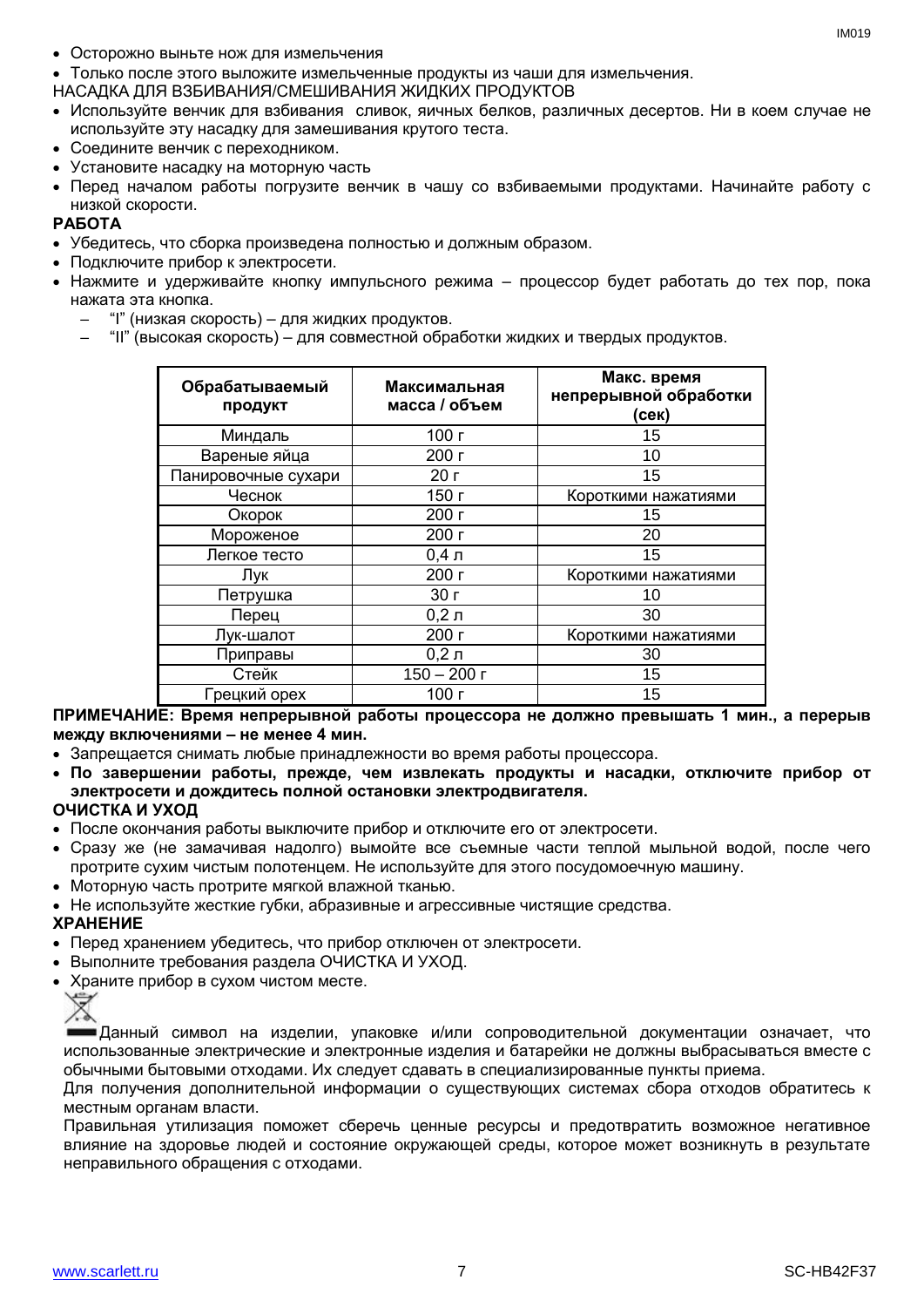## **UA ІНСТРУКЦІЯ З ЕКСПЛУАТАЦІЇ**

- Шановний покупець! Ми вдячні Вам за придбання продукції торговельної марки SCARLETT та довіру до нашої компанії. SCARLETT гарантує високу якість та надійну роботу своєї продукції за умови дотримання технічних вимог, вказаних в посібнику з експлуатації.
- Термін служби виробу торгової марки SCARLETT у разі експлуатації продукції в межах побутових потреб та дотримання правил користування, наведених в посібнику з експлуатації, складає 2 (два) роки з дня передачі виробу користувачеві. Виробник звертає увагу користувачів, що у разі дотримання цих умов, термін служби виробу може значно перевищити вказаний виробником строк.

## **ЗАХОДИ БЕЗПЕКИ**

- Уважно прочитайте дану інструкцію перед експлуатацією приладу, щоб запобігти поломок при використанні.
- Перед першим вмиканням перевірте, чи відповідають технічні характеристики виробу, позначені на наклейці, параметрам електромережі.
- Невiрне використання може призвести до поломки виробу, завдати матеріального урону та шкоди здоров'ю користувача.
- Прилад призначений для використання тільки в побутових цілях. Прилад не призначений для промислового та комерційного застосування, а також для використання:
- у кухонних зонах для персоналу в магазинах, офісах та інших виробничих приміщеннях;
- у фермерських будинках;
- клієнтами у готелях, мотелях, пансіонатах та інших схожих місцях проживання.
- Використовувати тільки у приміщенні.
- Завжди відключайте пристрій з електромережі перед очищенням, або якщо Ви його не використовуєте.
- Щоб уникнути поразки електричним струмом і загоряння, не занурюйте прилад у воду чи інші рідини.
- Прилад не призначений для використання особами (у тому числі дітей) зі зниженими фізичними, сенсорними чи розумовими здібностями або за відсутності в них життєвого досвіду чи знань, якщо вони не знаходяться під наглядом чи не проінструктовані про використання приладу особою, що відповідає за їхню безпеку.
- Діти повинні знаходитись під наглядом задля недопущення ігор з приладом.
- Не залишайте увімкнений прилад без нагляду.
- Не використовуйте приналежності, що не входять до комплекту.
- У разі пошкодження кабелю живлення його заміну, задля запобігання небезпеці, повинен здійснювати виробник, сервісна служба чи подібний кваліфікований персонал.
- Слідкуйте, щоб шнур живлення не торкався гострих крайок та гарячих поверхонь.
- Не тягніть, не перекручуйте та ні на що не намотуйте шнур живлення.
- Наприкінці роботи, перш, ніж витягати продукти та насадки, відключіть прилад з електромережі та дочекайтеся повної зупинки електродвигуна.
- УВАГА:Зніміть насадку, натиснувши кнопки від'єднання насадок.
- УВАГА: Заборонено переповнювати прилад або використовувати його без продуктів. Не перевищуйте допустимий час безупинної роботи.
- Не поміщайте у процесор гарячі інгредієнти (> 70 °С).
- Не намагайтеся самостійно ремонтувати прилад або замінювати які-небудь деталі. При виявленні неполадок звертайтеся в найближчий Сервісний центр.
- Якщо виріб деякий час знаходився при температурі нижче 0ºC, перед увімкненням його слід витримати у кімнаті не менше 2 годин.
- Виробник залишає за собою право без додаткового повідомлення вносити незначні зміни до конструкції виробу, що кардинально не впливають на його безпеку, працездатність та функціональність.
- Дата виробництва вказана на виробі та/або на упаковці, а також у супровідній документації.
- Обладнання відповідає вимогам Технічного регламенту обмеження використання деяких небезпечних речовин в електричному та електронному обладнанні.

## **ПІДГОТОВКА ДО РОБОТИ**

 Перед першим використанням вимийте всі знімні частини теплою водою з миючим засобом та ретельно просушіть їх. Відсік з двигуном зовні протріть м'якою злегка вологою тканиною.

## **Заборонено занурювати відсік з двигуном в будь-яку рідину та мити його водою.**

БЛЕНДЕР ЩО ЗАНУРЮЄТЬСЯ

- Блендер ідеально підходить для приготування супів-пюре, різноманітних соусів та підливки, а також дитячого харчування, змішування різноманітних коктейлів.
- Вставте блендер, що занурюється у відсік з двигуном. Для надійної фіксації насадки необхідно повернути її проти годинникової стрілки.
- **З метою запобігання витіканню суміші назовні, перед увімкненням занурте блендер у продукти, що мають змішуватися.**
- Задля від'єднання відкрутіть блендер, що занурюється, проти годинникової стрілки.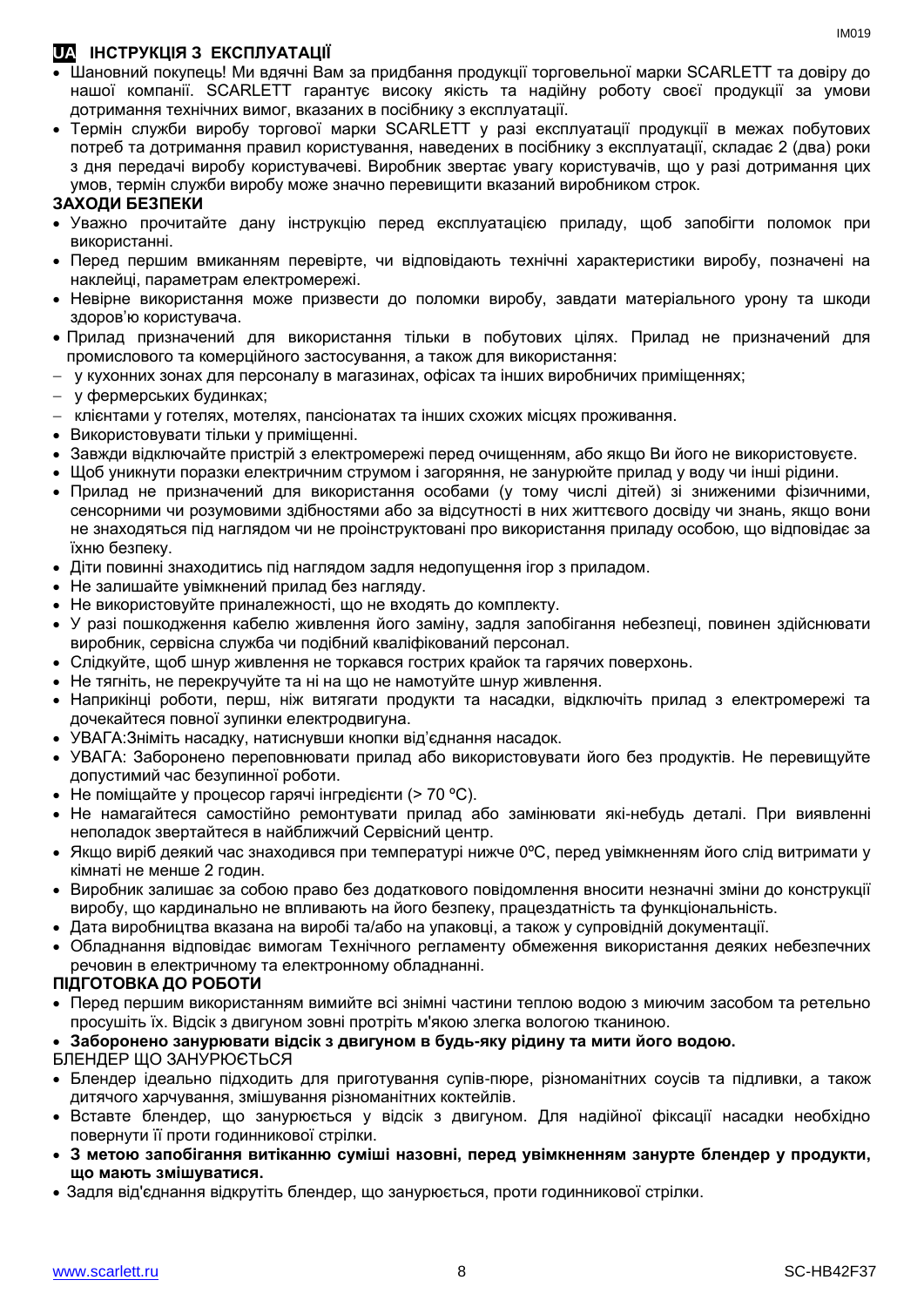$IMA01Q$ 

## НІЖ ДЛЯ ПОДРІБНЕННЯ ПРОДУКТІВ / МІНІ-ПОДРІБНЮВАЧ

- Міні-подрібнювач ідеально підходить для подрібнення зелені та овочів, сиру, більшості сортів горіхів, сухофруктів. Великі продукти, такі як м'ясо, сир, цибуля, морква попередньо необхідно нарізати. З горіхів видалити шкарлупу, м'ясо відокремити від кісток та сухожиль.
- Подрібнювач не підходить для розколювання льоду, подрібнення дуже твердих продуктів, таких як кавові зерна, мускатний горіх, злаки.
- Увага! Лезо ножа для подрібнення дуже гостре! Тримайте лише за верхню пластикову частину!
- Покладіть ніж для подрібнення на центральний штифт чаші.
- Завантажте в чашу продукти.
- Накрийте чашу приводом чаші.
- Вставте відсік з двигуном у привід чаші до клацання.
- В процесі подрібнення однією рукою тримайте відсік з двигуном, другою чашу насадки для подрібнення.
- Після використання, в першу чергу від'єднайте відсік з двигуном.
- Далі від'єднайте привід чаші.
- Обережно вийміть ніж для подрібнення.
- Тільки після цього вийміть подрібнені продукти з чаші для подрібнення.
- НАСАДКА ДЛЯ ЗБИТТЯ / ЗМІШУВАННЯ РІДКИХ ПРОДУКТІВ
- Використовуйте вінчик для збивання вершків, яєчних білків, різноманітних десертів. В жодному разі не використовуйте цю насадку для замішування крутого тіста.
- Вставте насадку для збивання в перехідник, потім насадку з перехідником встановіть на відсік з двигуном.
- Перед початком роботи занурте вінчик у чашу з продуктами, що треба збити. Починайте роботу з низької швидкості.

## *ПРИМІТКА:* **Процесор не увімкнеться у разі неправильної або неповної зборки. РОБОТА**

- Переконайтеся, що зборка повна і зроблена належним чином.
- Підключіть процесор до електромережі.
- Натисніть та утримуйте кнопку імпульсного режиму процесор буде працювати доти, поки натиснута ця кнопка.
	- "I" (низька швидкість) для рідких продуктів.
	- "II" (висока швидкість) для спільної обробки рідких та твердих продуктів.

|                     |                             | .                                                 |
|---------------------|-----------------------------|---------------------------------------------------|
| Продукти            | Максимальна маса /<br>об'єм | Максимальний час<br>безперервної обробки<br>(сек) |
| Мигдаль             | 100 г                       | 15                                                |
| Варені яйця         | 200 г                       | 10                                                |
| Панірувальні сухарі | 20r                         | 15                                                |
| Часник              | 150 г                       | Короткими натисканнями                            |
| Окорок              | 200 г                       | 15                                                |
| Горіхи              | 100 г                       | 15                                                |
| Морозиво            | 200 г                       | 20                                                |
| Легке тісто         | $0,4$ л                     | 15                                                |
| Цибуля              | 200 г                       | Короткими натисканнями                            |
| Петрушка            | 30 <sub>0</sub>             | 10                                                |
| Перець              | $0,2,$ л                    | 30                                                |
| Цибуля-шалот        | 200 г                       | Короткими натисканнями                            |
| Приправи            | $0,2,$ л                    | 30                                                |
| Стейк               | $150 - 200$ r               | 15                                                |
| Волоський горіх     | 100 г                       | 15                                                |

## **ПРИМІТКА: Час безперервної роботи процесора не повинен перевищувати 1 хв., а перерва між включеннями – не менш 4 хв.**

- Забороняється знімати будь-яке приладдя під час роботи процесора.
- Щоб не зашкодити леза, не обробляйте занадто тверді продукти, такі як лід, заморожені продукти, крупи, рис, приправи чи кавові зерна.
- **Наприкінці роботи, перш, ніж витягати продукти та насадки, відключіть прилад з електромережі та дочекайтеся повної зупинки електродвигуна.**

## **ОЧИЩЕННЯ ТА ДОГЛЯД**

- Наприкінці роботи вимкніть прилад та відключіть його з електромережі.
- Вимийте усі знімні частини теплою мильною водою відразу ж (не замочуючи надовго), після чого протріть сухим чистим рушником. Не використовуйте для цього посудомийну машину.
- Корпус протріть м'якою вологою тканиною.
- Не використовуйте жорсткі губки, абразивні та агресивні миючі засоби.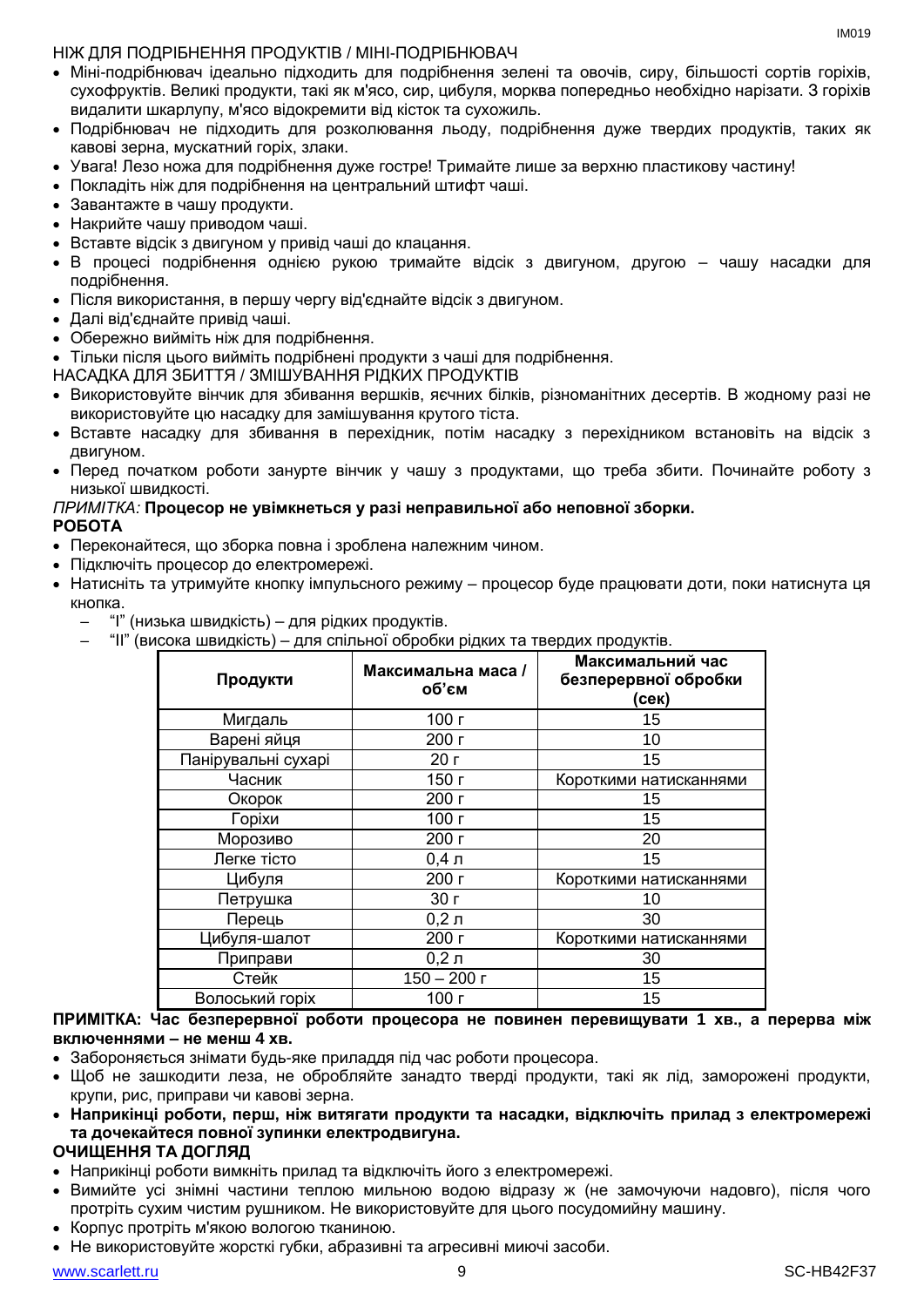## **ЗБЕРЕЖЕННЯ**

- Перед збереженням переконайтеся, що прилад відключений з електромережі.
- Виконайте усі вимоги розділу ОЧИЩЕННЯ ТА ДОГЛЯД.
- Зберігайте прилад у сухому чистому місці.



Цей символ на виробі, упаковці та/або в супровідній документації означає, що електричні та електронні вироби, а також батарейки, що були використані, не повинні викидатися разом із звичайними побутовими відходами. Їх потрібно здавати до спеціалізованих пунктів прийому.

Для отримання додаткової інформації щодо існуючих систем збору відходів зверніться до місцевих органів влади.

Належна утилізація допоможе зберегти цінні ресурси та запобігти можливому негативному впливу на здоров'я людей і стан навколишнього середовища, який може виникнути в результаті неправильного поводження з відходами.

## **KZ ПАЙДАЛАНУ ЖӨНІНДЕГІ НҰСҚАУЛЫҚ**

- Құрметті сатып алушы! SCARLETT сауда таңбасының өнімін сатып алғаныңыз үшін және біздің компанияға сенім артқаныңыз үшін Сізге алғыс айтамыз. Іске пайдалану нұсқаулығында суреттелген техникалық талаптар орындалған жағдайда, SCARLETT компаниясы өзінің өнімдерінің жоғары сапасы мен сенімді жұмысына кепілдік береді.
- SCARLETT сауда таңбасының бұйымын тұрмыстық мұқтаждар шеңберінде пайдаланған және іске пайдалану нұсқаулығында келтірілген пайдалану ережелерін ұстанған кезде, бұйымның қызмет мерзімі бұйым тұтынушыға табыс етілген күннен бастап 2 (екі) жылды құрайды. Аталған шарттар орындалған жағдайда, бұйымның қызмет мерзімі өндіруші көрсеткен мерзімнен айтарлықтай асуы мүмкін екеніне өндіруші тұтынушылардың назарын аударады.

## **ҚАУІПСІЗДІК ШАРАЛАРЫ**

- Пайдалану кезінде бұзылмауы үшін құралды қолданудың алдында осы нұсқауды ықыласпен оқып шығыңыз.
- Алғашқы қосудың алдында бұйымның техникалық сипаттамасының жапсырмадағы, электр жүйесінде көрсетілген параметрлеріне сәйкестігін тексеріңіз.
- Дұрыссыз қолдау бұйымның бұзылуына әкеліп соғуы, заттай зиян іп келтіріп және пайдаланушының денсаулығына зиян тигізуі мүмкін.
- Аспап тек тұрмыстық мақсаттарда ғана пайдалануға арналған. Аспап өнеркәсіптік және сауда-саттық мақсатында қолдануға, сондай-ақ мына жерлерде пайдалануға арналмаған:
- дүкендердегі, кеңселердегі және басқа да өнеркәсіптік үй-жайлардағы қызметкерлерге арналған асүй аймақтарында;
- фермерлердің үйлерінде;
- қонақүйлерде, мотельдерде, пансионаттарда және соларға ұқсас тұрғын жайларда клиенттердің пайдалануына арналмаған.
- Үй-жайлардан тыс жерде пайдалануға болмайды.
- Егер құрылғыны пайдаланбайтын болсаңыз, оны тазалар алдында электр желісінен әрқашан ажыратып қойыңыз.
- Электр тогы соғуынан және от шығуынан аулақ болу үшін аспапты суға немесе басқа сұйық заттарға матырмаңыз.
- Дене, жүйке не болмаса ақыл-ой кемістігі бар, немесе осы құрылғыны қауіпсіз пайдалану үшін тәжірибесі мен білімі жеткіліксіз адамдардың (соның ішінде балалардың) қауіпсіздігі үшін жауап беретін адам қадағаламаса немесе аспапты пайдалану бойынша нұсқау бермесе, олардың бұл аспапты қолдануына болмайды.
- Балалар аспаппен ойнамауы үшін оларды үнемі қадағалап отыру керек.
- Токқа қосылған аспапты қараусыз қалдырмаңыз.
- Жеткізілім жинағына кірмейтін керек-жарақтарды пайдаланбаңыз.
- Қуат бауы бүлінген жағдайда, қатерден аулақ болу үшін оны ауыстыруды өндіруші, сервистік қызмет немесе соған ұқсас білікті қызметкерлер іске асыруға тиіс.
- Қуат көзіне қосу сымы өткір жиектер мен ыстық заттарға тиіп тұрмауын қадағалаңыз.
- Қуат көзіне қосу сымын тартқыламаңыз, ширатпаңыз және ешқандай затқа оны орамаңыз.
- Жұмысты аяқтағаннан кейін, азық-түлік пен қондырмаларды алып шықпас бұрын аспапты электр желісінен ажыратыңыз да, электр қозғалтқыш толық тоқтағанша күте тұрыңыз.
- ЕСКЕРТУ:Саптамаларды қосудан өшіру батырмасын басып, саптаманы шешіңіз.
- ЕСКЕРТУ: Аспапты асыра толтыруға немесе азық-түліксіз пайдалануға тыйым салынады. Үздіксіз жұмыс істеуге рұқсат етілген уақыттан асырып жібермеңіз.
- Процессорды ыстық азық-түлік салмаңыз (> 70 ºC).
- Құрылғыны өз бетіңізше жөндеуге талпынбаңыз. Олқылықтар пайда болса жақын арадағы сервис орталығына апарыңыз.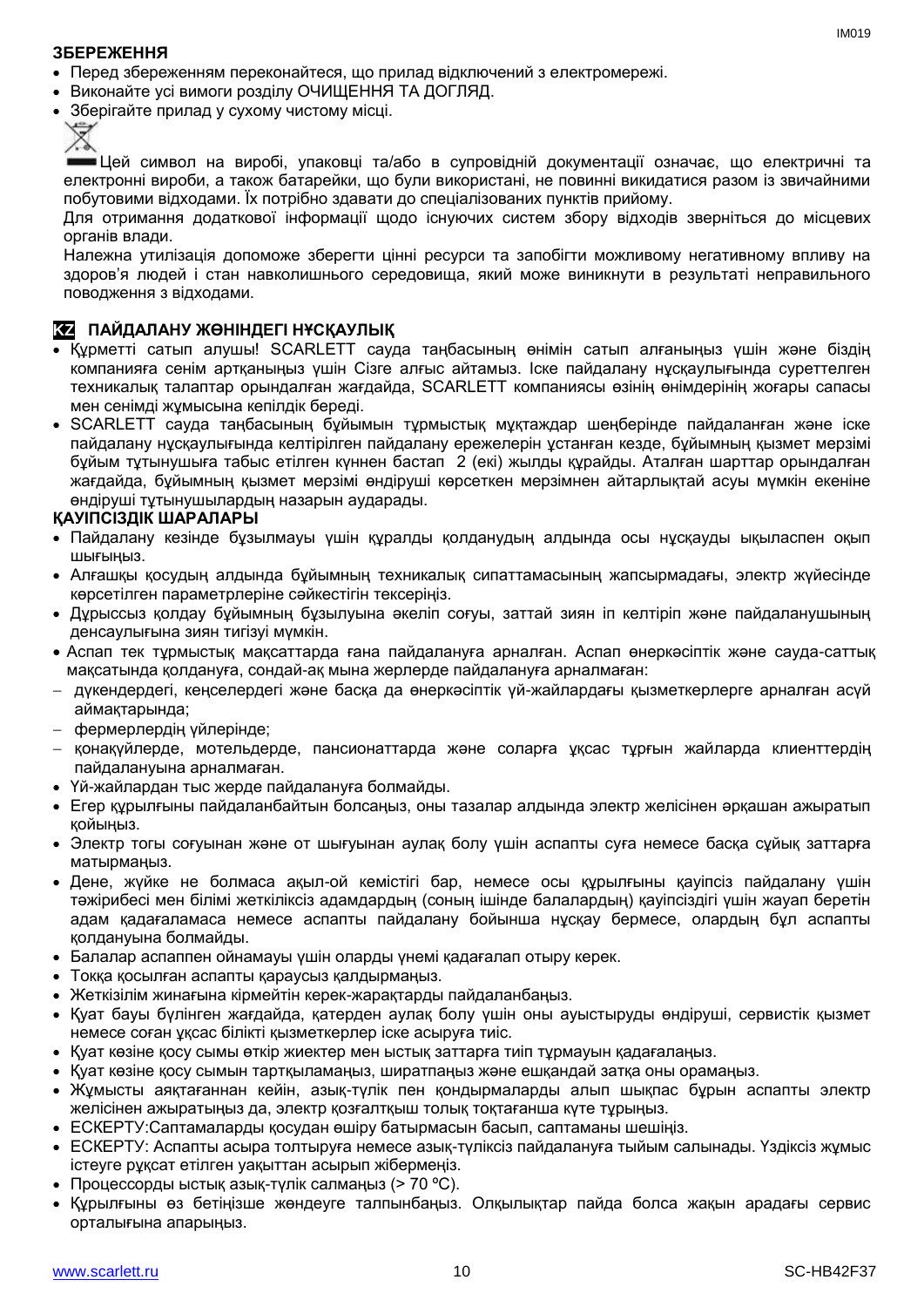- Егер бұйым біршама уақыт 0ºC-тан төмен температурада тұрса, іске қосар алдында оны кем дегенде 2 сағат бөлме температурасында ұстау керек.
- Өндіруші бұйымның қауіпсіздігіне, жұмыс өнімділігі мен жұмыс мүмкіндіктеріне түбегейлі әсер етпейтін болмашы өзгерістерді оның құрылмасына қосымша ескертпестен енгізу құқығын өзінде қалдырады.
- Өндірілген күні өнімде және/немесе қорапта, сондай-ақ қосымша құжаттарда көрсетілген.

## **ЖҰМЫСҚА ДАЙЫНДАУ**

- Ең алғаш рет пайдаланар алдында барлық алмалы бөліктерді жуғыш зат қосылған жылы сумен жуыңыз да, әбден құрғатыңыз. Қозғалтқыш бөліктің сыртын сәл дымқыл жұмсақ шүберекпен сүртіңіз.
- **Қозғалтқыш бөлікті кез келген сұйық заттарға батыруға және оны сумен жууға тыйым салынады.** БАТЫРЫЛАТЫН БЛЕНДЕР
- Блендер езбе көжелерді, түрлі тұздықтар мен асқатықтарды, сондай-ақ балалар тағаын дайындау үшін, сан алуан түрлі коктейльдерді араластыру үшін аса қолайлы.
- Батырылатын блендерді қозғалтқыш бөлікке орнатыңыз. Қондырманы мықтап бекіту үшін, қозғалтқыш бөліктегі меңзер қондырмадағы бұғаттау белгішесімен сәйкес келетіндей етіп.
- **Қоспаның шашырауына жол бермеу үшін блендерді іске қосар алдында оны араластырылатын тағамдарға батырыңыз.**

Ағытып алу үшін батырылатын блендерді сағат тілінің бағытына қарсы бұраңыз.

ТАҒАМ ӨНІМДЕРІН ҰСАҚТАУҒА АРНАЛҒАН ПЫШАҚ / ШАҒЫН УАТҚЫШ

- Шағын уатқыш асшөп пен көкөністі, ірімшікті, жаңғақ түрлерінің көпшілігін, кептірілген жеміс-жидекті ұсақтау үшін са қолайлы. Ет, ірімшік, пияз, сәбіз сияқты ірі өнімдерді алдын ала турап алу керек. Жаңғақтың қабығын аршу керек, етті сүйегі мен сіңірінен ажыратып алу керек.
- Уатқыш мұзды жару үшін, кофе дәндері, мускат жаңғағы, дәнді дақылдар сияқты аса қатты азық өнімдерін ұсақтауға жарамайды.
- Ескерту! Ұсақтауға арналған пышақтың жүзі өте өткір! Тек үстіңгі пластмасса бөлігінен ғана ұстаңыз!
- Ұсақтауға арналған пышақты шараның ортаңғы істігіне орнатыңыз.
- Шараға азық өнімдерін салыңыз.
- Шараны шара жетегімен жабыңыз.
- Қозғалтқыш бөлікті шараның жетегіне сырт еткенше.
- Ұсақтау кезінде бір қолыңызбен қозғалтқыш бөлікті, екінші қолыңызбен ұсақтауға арналған қондырманың шарасын ұстаңыз.
- Пайдаланып болғаннан кейін ең бірінші кезекте қозғалтқыш бөлікті ажыратыңыз.
- Содан кейін шараның жетегін ажыратыңыз.
- Ұсақтауға арналған пышақты еппен шығарып алыңыз.
- Тек содан кейін ғана ұсақталған азық өнімдерін ұсақтауға арналған шарадан басқа ыдысқа салып алыңыз.

СҰЙЫҚ АЗЫҚ ӨНІМДЕРІН ШАЙҚАУҒА / АРАЛАСТЫРУҒА АРНАЛҒАН ҚОНДЫРМА

- Былғауышты кілегейді, жұмырқаның ағын, түрлі тәтті тағамдарды шайқап көпіршіту үшін пайдаланыңыз. Бұл қондырманы ешқашан да қатты қамыр илеу үшін пайдалануға болмайды.
- Шайқауға арналған қондырманы өтпелікке қондырыңыз, сондай-ақ өтпелігі бар қондырманы қозғалтқыш бөлікке орнатыңыз.
- Жұмысқа кіріспес үшін былғауышты көпіршітілетін азық өнімдері салынған шараға батырыңыз. Жұмысты төмен жылдамдықтан бастаңыз.

## *ЕСКЕРІМ:* **Блендер дұрыс немесе толық құастырылмаса, процессор іске қосылмайды. ЖҰМЫС**

- Жинақтауды толық әрі тиісті түрде іске асырғаныңызға көз жеткізіңіз.
- Процессорды электр желісіне қосыңыз.
- Импульстік режимнің батырмасын басыңыз да, ұстап тұрыңыз процессор осы батырма басулы тұрғанша жұмыс істейтін болады.
	- "I" (төмен жылдамдық) сұйық өнімдер үшін.
	- "II" (жоғары жылдамдық) сұйық және қатты өнімдерді бірге өңдеу үшін.

| Өңделетін азық                       | Ең үлкен салмағы /<br>көлемі | Ең ұзақ үздіксіз өңдеу<br>уақыты (сек) |
|--------------------------------------|------------------------------|----------------------------------------|
| Бадам                                | 100 г                        | 15                                     |
| Піскен жұмыртқа                      | 200 г                        | 10                                     |
| Аунатуға арналған<br>кептірілген нан | 20r                          | 15                                     |
| Сарымсақ                             | 150 г                        | Қысқа-қысқа басу арқылы                |
| Сан еті                              | 200 г                        | 15                                     |
| Жаңғақ                               | 100 г                        | 15                                     |
| Балмұздақ                            | 200 г                        | 20                                     |
| Жеңіл қамыр                          | $0,4$ л                      | 15                                     |
| Пияз                                 | 200 г                        | Қысқа-қысқа басу арқылы                |
| Акжелкен                             | 30 <sub>l</sub>              |                                        |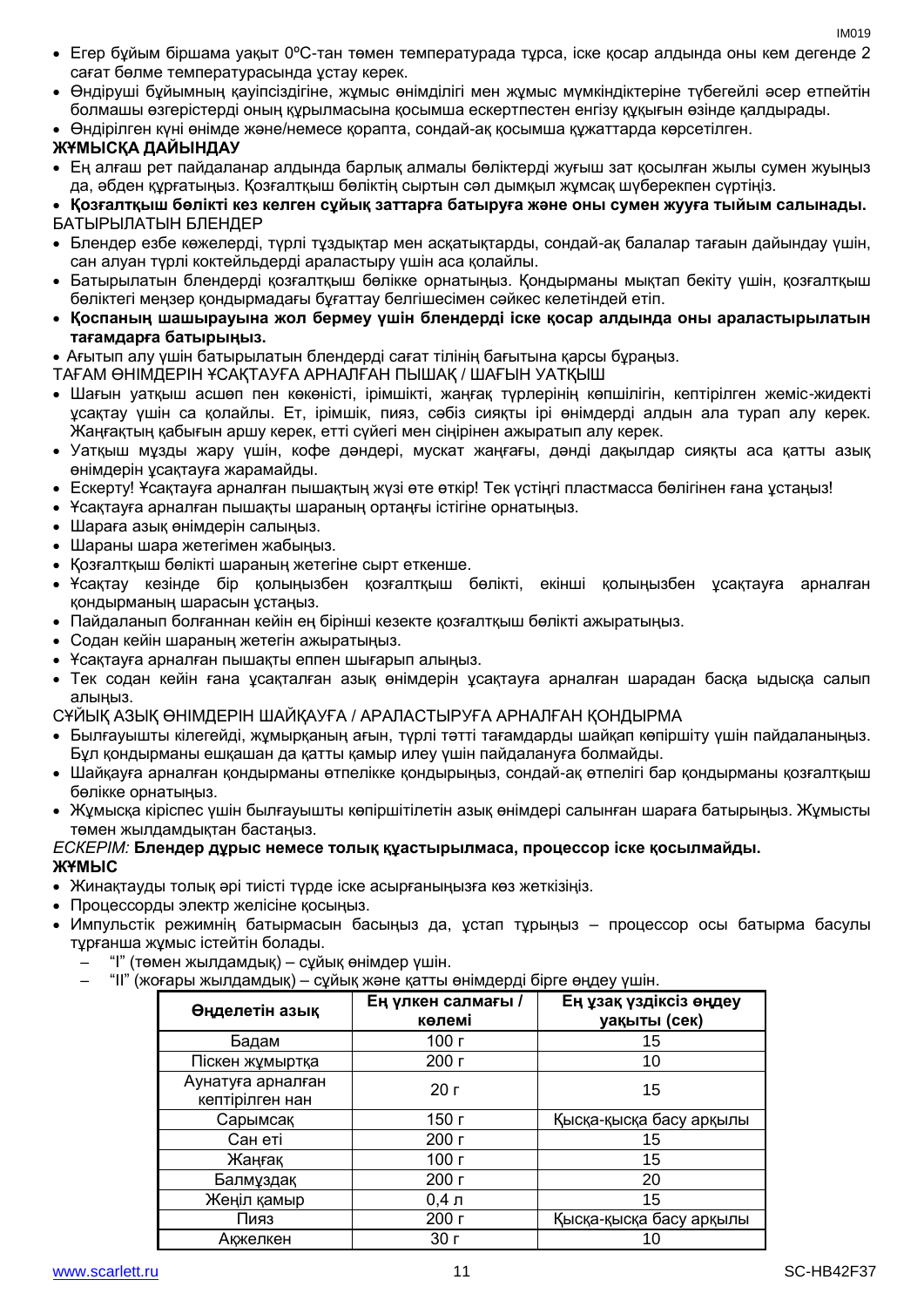| Бурыш        | 0.2 л       | 30                      |
|--------------|-------------|-------------------------|
| Шалот пиязы  | 200r        | Қысқа-қысқа басу арқылы |
| Асқатықтар   | $0.2 \pi$   | 30                      |
| Стейк        | 150 — 200 г | 15                      |
| Грек жаңғағы | 00 г        | 15                      |

**ЕСКЕРІМ: Процессордың үздіксіз жұмыс істеу уақыты 1 минуттан аспауға, ал іске қосу аралықтарындағы үзіліс 4 минуттан кем болмауға тиіс.** 

- Процессор жұмыс істеп тұрған кезде кез келген керек-жарақты одан шешіп алуға тыйым салынады.
- Пышақтың жүзін бүлдіріп алмас үшін мұз, мұздатылған өнім, дәнді дақылдар, күріш, асқатықтар мен кофе сияқты тым қатты азық-түлікті өңдемеңіз.
- **Жұмысты аяқтағаннан кейін, азық-түлік пен қондырмаларды алып шықпас бұрын аспапты электр желісінен ажыратыңыз да, электр қозғалтқыш толық тоқтағанша күте тұрыңыз.**

## **ТАЗАЛАУ ЖӘНЕ КҮТІП ҰСТАУ**

- Жұмысты аяқтағаннан кейін аспапты өшіріңіз де, оны электр желісінен ажыратыңыз.
- Дереу (ұзақ уақыт суламастан) барлық алмалы-салмалы бөлшектерді сабынды жылы сумен жуыңыз да, құрғақ таза сүлгімен сүртіңіз. Бұл үшін ыдыс-аяқ жуатын машинаны қолданбаңыз.
- Қаптаманы жұмсақ дымқыл матамен сүртіңіз.
- Қатқыл жөке, қырғыш және күшті тазартқыш құралдарды пайдаланбаңыз.

## **САҚТАУ**

- Сақтап қояр алдында аспаптың электр желісінен ажыратылғанына көз жеткізіңіз.
- ТАЗАЛАУ ЖӘНЕ КҮТІП ҰСТАУ бөліміндегі талаптарды орындаңыз.
- Аспапты құрғақ таза жерде сақтаңыз.

Өнімдегі, қораптағы және/немесе қосымша құжаттағы осындай белгі қолданылған электрлік және электрондық бұйымдар мен батарейкалар кәдімгі тұрмыстық қалдықтармен бірге шығарылмауы керек дегенді білдіреді. Оларды арнайы қабылдау бөлімшелеріне өткізу қажет.

Қалдықтарды жинау жүйелері туралы қосымша мәліметтер алу үшін жергілікті басқару органдарына хабарласыңыз.

Қалдықтарды дұрыс кәдеге жарату бағалы ресурстарды сақтауға және қалдықтарды дұрыс шығармау салдарынан адамның денсаулығына және қоршаған ортаға келетін теріс әсерлердің алдын алуға көмектеседі.

## **EST KASUTUSJUHEND**

## **OHUTUSNÕUANDED**

- Enne teekannu kasutuselevõttu tutvuge tähelepanelikult käesoleva juhendiga. Nii väldite võimalikke vigu ja ohte seadme kasutamisel.
- Enne teekannu esimest vooluvõrku lülitamist kontrollige, et seadme etiketil osutatud andmed vastaksid kohaliku vooluvõrgu andmetele.
- Vale kasutamine võib põhjustada seadme riket, materiaalset kahju, ka teekannu kasutaja tervise kahjustamist.
- Seade on ette nähtud ainult kodukasutamiseks. Seade ei ole ette nähtud tööstuslikuks ja ärialaseks kasutamiseks, samuti kasutamiseks:
- kaupluste, kontorite, ja muude tööruumide personali kööginurkades;
- talumajades;
- klientidel hotellides, motellides, pansionaatides ning muudes sellistes majutuskohtades.
- Ärge kasutage seadet väljas.
- Eemaldage seade vooluvõrgust enne selle puhastamist ning ajaks, mil seda ei kasutata.
- Elektrilöögi saamise ja süttimise vältimiseks ärge asetage seadet vette ega teistesse vedelikesse.
- Seadet ei tohi kasutada isikud (kaasa arvatud lapsed), kelle füüsilised, tunnetuslikud või vaimsed võimed on alanenud, või kellel puuduvad sellekohased kogemused ja teadmised, kui nad ei ole kontrolli all või kui neid ei ole juhendanud isik, kes vastutab nende ohutuse eest.
- Lapsed peavad olema kontrolli all, ärge lubage lastel seadmega mängida.
- Ärge jätke töötavat seadet järelvalveta.
- Ärge kasutage tarvikuid, mis ei kuulu komplekti.
- Toitejuhtme vigastuse korral peab selle ohu vältimiseks asendama tootja, tema volitatud teeninduskeskus või muu analoogiline kvalifitseeritud personal.
- Ärge tõmmake toitejuhtmest, keerake seda krussi, ega ümber korpuse.
- On keelatud asetada köögikombaini korpust vedelikesse, samuti ka pesta vees või nõudepesumasinas.
- Ärge püüdke antud seadet iseseisvalt remontida. Vea kõrvaldamiseks pöörduge lähima teeninduskeskuse poole.
- TÄHELEPANU: Lõiketerad on äärmiselt teravad ja ohtlikud. Käituge nendega ettevaatlikult!
- TÄHELEPANU: Keelatud on seadet liigselt täita või kasutada seda tühjalt. Ärge ületage seadme lubatud pideva töö aega.
- Ärge pange kuumi köögikombain (> 70 ºC) blenderi sisse.

www.scarlett.ru 12 SC-HB42F37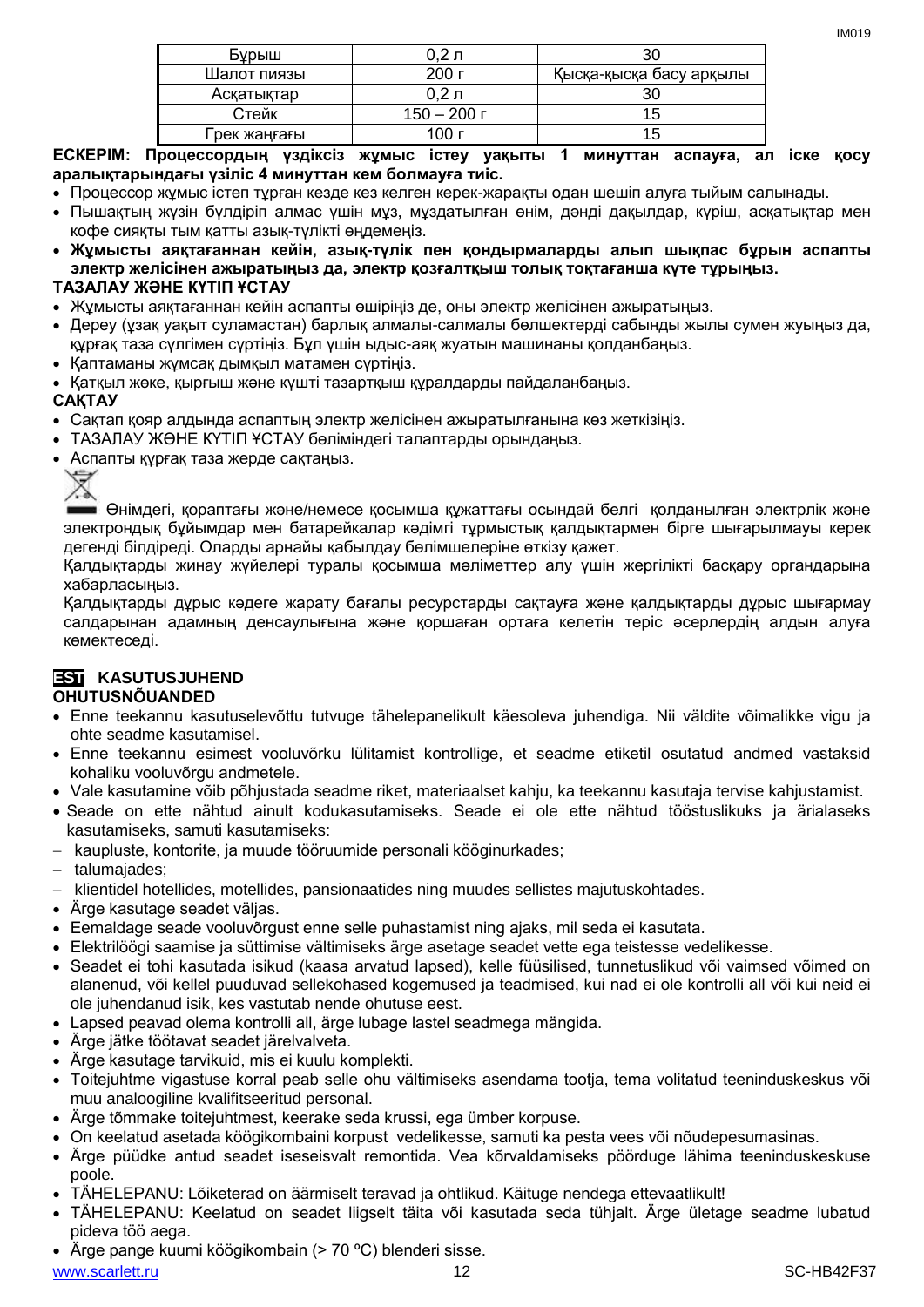- Necentieties patstāvīgi labot ierīci vai nomainīt jebkādas detaļas. Ierīces bojājuma gadījumā dodieties uz tuvāko Servisa centru.
- Kui toode on olnud mõnda aega õhutemperatuuril alla 0 ºC, tuleb hoida seda enne sisselülitamist vähemalt 2 tundi toatemperatuuril.
- Tootja jätab endale õiguse teha ilma täiendava teatamiseta toote konstruktsiooni ebaolulisi muudatusi, mis ei mõjuta selle ohutust, töövõimet ega funktsioneerimist.

Tootmiskuupäev on ära toodud tootel ja/või pakendil, aga ka saatedokumentatsioonis.

## **TÖÖKS ETTEVALMISTAMINE**

 Enne esimest kasutamist peske kõik lahtivõetavad osad sooja vee ja pesuvahendiga ning kuivatage hoolikalt. Mootoriosa pühkige väljastpoolt puhtaks pehme, kergelt niiske lapiga.

On keelatud uputada mootoriosa mis tahes vedelikesse ning pesta seda veega.

## **SAUBLENDER**

- Blender sobib suurepäraselt püreesuppide, mitmesuguste kastmete ja lastetoitude valmistamiseks, samuti erinevate kokteilide segamiseks.
- Paigaldage saublender mootoriosa külge. Otsaku kindlaks fikseerimiseks on tarvis pöörata seda vastupäeva.
- Segu väljapritsimise vältimiseks lükake blender enne sisselülitamist segatavatesse toiduainetesse.
- Lahtivõtmiseks keerake saublenderit vastupäeva.

## TERA TOIDUAINETE PEENESTAMISEKS / MINIPEENESTI

- Minipeenesti sobib ideaalselt maitserohelise ja köögiviljade, juustu, enamiku pähklite ja kuivainete peenestamiseks. Suured toiduained nagu liha, juust, sibul ja porgand tuleb enne väikesteks tükkideks lõigata. Pähklitelt eemaldada koored, liha eemaldada luudest ja kõhredest.
- Peenesti ei sobi jääkuubikute purustamiseks, samuti väga kõvade toiduainete nagu kohviubade, muskaatpähklite ja viljaterade peenestamiseks.
- Tähelepanu! Peenestamisnoa terad on väga teravad! Hoidke seadet kinni ainult ülemisest plastosast!
- Paigaldage peenestamisnuga mahuti kesktihvti.
- Asetage mahutisse toiduained.
- Katke mahuti ajamiga.
- Paigaldage mootoriosa mahuti kuni klõpsatuseni.
- Peenestamisel hoidke ühe käega mootoriosa, teisega mahutit, kuni toiduained on peenestatud.
- Pärast seadme kasutamist võtke kõigepealt lahti mootoriosa.
- Siis eemaldage mahuti ajam.
- Võtke ettevaatlikult välja peenestamisnuga.
- Alles pärast seda võtke mahutist peenestatud toiduained.
- OTSIK VEDELATE TOIDUAINETE VAHUSTAMISEKS / SEGAMISEKS
- Kasutage otsikut koore, munavalge või erinevate magustoitude vahustamiseks. Mitte mingil juhul ärge kasutage seda tiheda taina segamiseks.
- Paigaldage vahustamisotsik üleminekuossa ja siis ühendage see mootoriosaga.
- Enne kasutamist lükake otsik mahutis sügavale vahustatavate toiduainete sisse. Alustage tööd madala kiirusega.

## *MÄRKUS:* **Protsessor ei hakka tööle, kui seade on valesti või mittetäielikult kokku pandud. KASUTAMINE**

- Veenduge, et köögikombain on pandud kokku täielikult ja õigesti.
- Ühendage kögikombain vooluvõrku.
- Vajutage ja hoidke impulssrežiimi nupp köögikombain töötab selle nupu vabastamiseni.
	- I (madal kiirus) vedelate toiduainete jaoks.
		- II (kõrge kiirus) vedelate ja kõvade toiduainete üheaegseks töötlemiseks.

| <b>Toiduaine</b> | <b>Maksimaalne mass /</b><br>maht | Katkestamata töötlemise<br>maksimaalne aeg (s) |
|------------------|-----------------------------------|------------------------------------------------|
| Mandlid          | 100 <sub>g</sub>                  | 15                                             |
| Keedetud munad   | 200 <sub>g</sub>                  | 10                                             |
| Riivsai          | 20 <sub>g</sub>                   | 15                                             |
| Kyyslauk         | 150 <sub>g</sub>                  | Kiired vajutused                               |
| <b>Sink</b>      | 200 <sub>g</sub>                  | 15                                             |
| Pähklid          | 100 <sub>g</sub>                  | 15                                             |
| Jäätis           | 200 <sub>g</sub>                  | 20                                             |
| Kerge tainas     | 0,41                              | 15                                             |
| Sibul            | 200 <sub>g</sub>                  | Kiired vajutused                               |
| Petersell        | 30 <sub>g</sub>                   | 10                                             |
| Pipar            | 0,21                              | 30                                             |
| Sibul-shalott    | 200 <sub>g</sub>                  | Kiired vajutused                               |
| Maitseained      | 0,21                              | 30                                             |
| <b>Steik</b>     | $150 - 200$ g                     | 15                                             |
| Kreeka pähkel    | 100 <sub>g</sub>                  | 15                                             |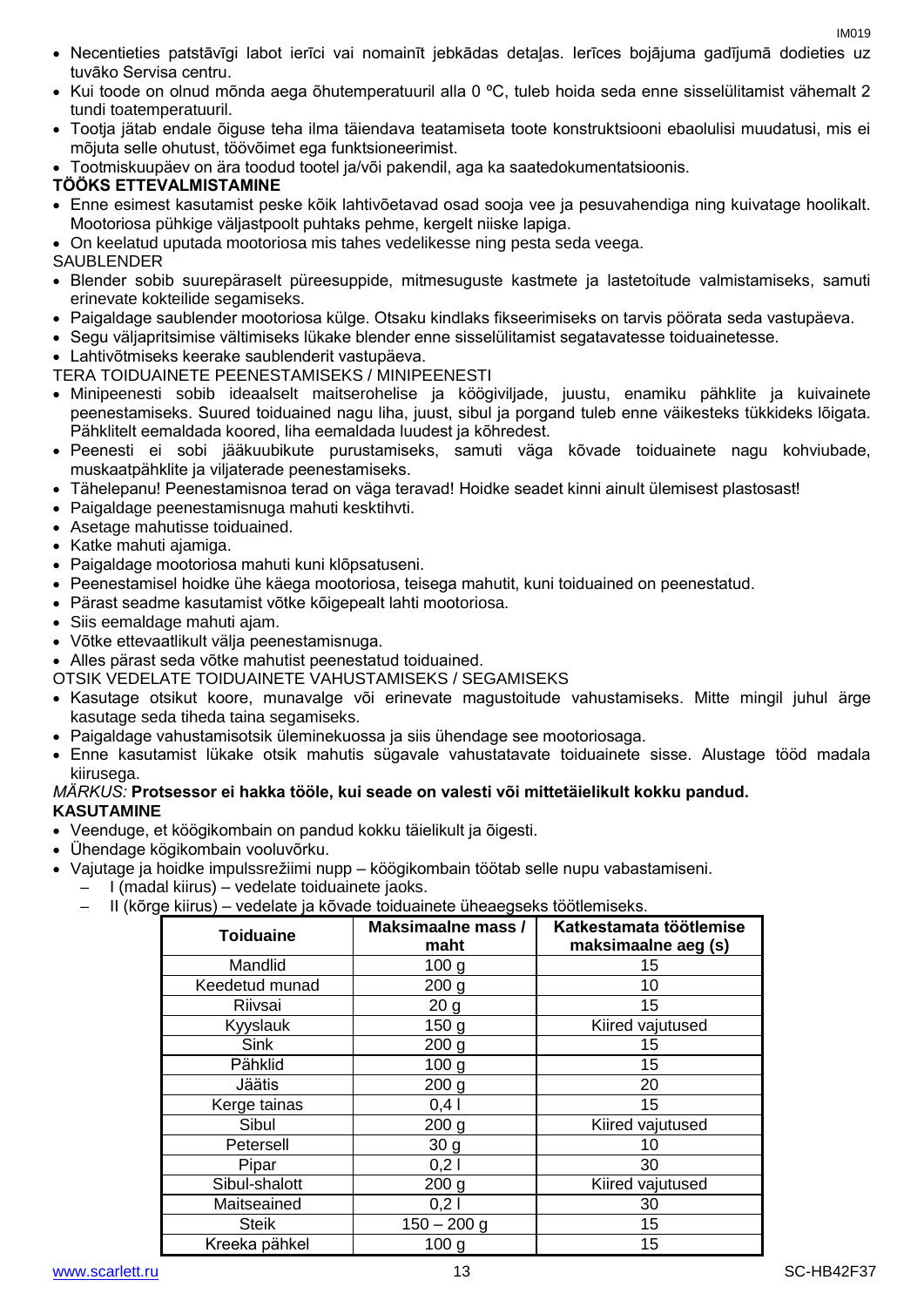## **MÄRKUS: Köögikombaini katkestamatu kasutamise aeg ei tohi ületada 1 min., ning vaheaeg sisselülitamise vahel vähemalt 4 min.**

- On keelatud osade mahavõtmine käivitatud köögikombaini pealt.
- Terade vigastamise vältimiseks ärge töödelge selliseid kõvasid toiduaineid nagu jää, külmutatud toiduained, tangud, riis, maitseained ja kohv.
- **Töö lõpetamisel, enne toiduainete ja otsikute väljavõtmist, eemaldage seade vooluvõrgust ning oodake, kuni mootor on lõplikult seiskunud.**

## **PUHASTAMINE JA HOOLDUS**

- Pärast kasutamist lülitage seade välja ja eemaldage see vooluvõrgust.
- Peske kõik eemaldatavad osad kohe sooja seebiveega (mitte leotes kauaks), mille järel kuivatage pehme kuiva rätikuga. Ärge kasutage selleks nõudepesumasinat.
- Puhastage väliskorpus pehme niiske lapiga.
- Ärge kasutage küürimisharja, abrasiivseid puhastusvahendeid ja organilisi lahuseid.

## **HOIDMINE**

- Enne hoiule panekut veenduge, et seade on vooluvõrgust eemaldatud.
- Täitke PUHASTAMISE JA HOOLDUSE nõudmised.
- Hoidke seadet kuivas puhtas kohas.



Antud sümbol tootel, pakendil ja/või saatedokumentatsioonis tähendab, et kasutatud elektrilisi ja elektroonilisi tooteid ja patareisid ei tohi ära visata koos tavaliste olmejäätmetega. Need tuleb anda ära spetsialiseeritud vastuvõtupunktidesse.

Täiendava informatsiooni saamiseks olemasolevatest jäätmete kogumise süsteemidest pöörduge kohalike võimuorganite poole.

Õige utiliseerimine aitab hoida kokku hinnalisi ressursse ning ennetada võimalikku negatiivset mõju inimeste tervisele ja ümbritseva keskkonna olukorrale, mis võib tekkida jäätmete ebaõige käitlemise tulemusel.

## **LV LIETOŠANAS INSTRUKCIJA**

## **DROŠĪBAS NOTEIKUMI**

- Pirms ierīces ekspluatācijas uzmanīgi izlasiet doto lietošanas instrukciju, lai izvairītos no bojājumu radīšanas lietošanas laikā.
- Pirms pirmreizējās ieslēgšanas pārbaudiet, vai ierīces tehniskie raksturojumi, kas norādīti uz uzlīmes, atbilst elektrotīkla parametriem.
- Nepareiza ierīces lietošana var radīt tās bojājumus, materiālus zaudējumus un lietotāja veselības kaitējumus.
- Ierīce paredzēta izmantošanai tikai sadzīves vajadzībām. Ierīce nav paredzēta rūpnieciskai vai komerciālai izmantošanai, kā arī izmantošanai:
- veikalu personāla virtuves zonās, birojos un citās ražošanas telpās;
- lauksaimnieku mājās;
- klientiem viesnīcās, moteļos, pansionātos un līdzīgās apmešanās vietās.
- Neizmantot ārpus telpām.
- Vienmēr atvienojiet ierīci no elektrotīkla pirms tīrīšanas un ja Jūs to nelietojat.
- Lai izvairītos no elektrostrāvas trieciena un uzliesmošanas, neievietojiet ierīci ūdenī un citos šķidrumos.
- Ierīce nav paredzēta izmantošanai personām (ieskaitot bērnus) ar pazeminātām fiziskām, sensoriskām vai intelektuālām spējām, kā arī personām bez dzīves pieredzes vai zināšanām, ja viņas nekontrolē vai nav instruējusi ierīces lietošanā persona, kura atbild par viņu drošību
- Bērni ir jākontrolē, lai nepieļautu spēlēšanos ar ierīci
- Neizmantojiet piederumus, kas neietilpst ierīces piegādes komplektā.
- Barošanas vada bojājuma gadījumā, drošības pēc, tā nomaiņa jāuztic ražotājam, servisa dienestam vai analoģiskam kvalificētam personālam
- Sekojiet, lai elektrovads nepieskartos klāt asām malām un karstām virsmām.
- Nevelciet, nepārgrieziet un ne uz kā neuztiniet elektrovadu.
- Aizliegts ievietot procesora korpusu jebkādos šķidrumos un mazgāt to ar ūdeni vai trauku mazgājamā mašīnā.
- UZMANĪBU: Griezējasmeņi ir ļoti asi un bīstami. Esiet ar tiem sevišķi piesardzīgi!
- UZMANĪBU: Aizliegts pārpildīt ierīci vai izmantot to bez produktiem. Nepārsniedziet pieļaujamo nepārtrauktas darbības laiku.
- Nelieciet procesorā karstus produktus  $(> 70 °C)$ .
- Necentieties patstāvīgi labot ierīci vai nomainīt jebkādas detaļas. Ierīces bojājuma gadījumā dodieties uz tuvāko Servisa centru.
- Ja izstrādājums kādu laiku ir atradies temperatūrā zem 0ºC, pirms ieslēgšanas tas ir jāpatur istabas apstākļos ne mazāk kā 2 stundas.
- Ražotājs patur sev tiesības bez papildu brīdinājuma ieviest izstrādājuma konstrukcijā nelielas izmaiņas, kas būtiski neietekmē tā drošību, darbspēju un funkcionalitāti.
- Ražošanas datums ir norādīts uz izstrādājuma un/vai iepakojuma, kā arī pavaddokumentos.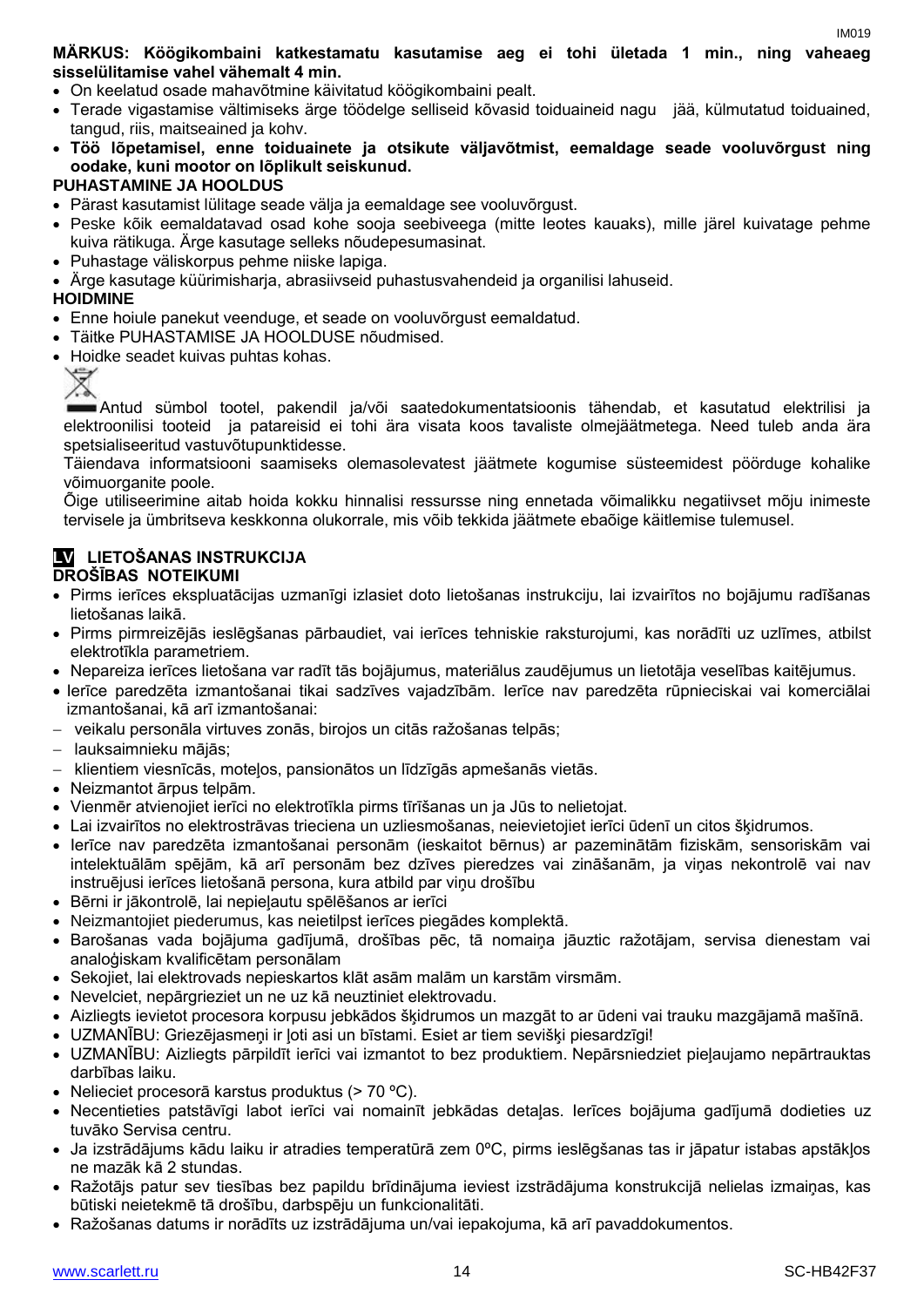## **SAGATAVOŠANA DARBAM**

- Pirms pirmreizējās lietošanas nomazgājiet visas noņemamās daļas ar siltu ūdeni un mazgāšanas līdzekli un rūpīgi nožāvējiet. Korpusu no ārpuses noslaukiet ar mīkstu, samitrinātu lupatiņu.
- **Aizliegts mērkt motora daļu jebkuros šķidrumos un mazgāt to ar ūdeni.**
- GREMDĒJAMS BLENDERIS
- Blenderis ir ideāli piemērots biezeņzupu, dažādu mērču un bērnu barības pagatavošanai, dažādu kokteiļu sajaukšanai.
- Ievietojiet gremdējamo blenderi motora daļā. Uzliktņa drošai fiksācijai tas ir jāpagriež pretēji pulksteņrādītāja virzienam.
- **Lai maisījums neizšļāktos, pirms ieslēgšanas iegremdējiet blenderi sajaucamajos produktos.**
- Atvienošanai atskrūvējiet gremdējamo blenderi pretēji pulksteņrādītāja virzienam.

NAZIS PRODUKTU SASMALCINĀŠANAI / MINI SMALCINĀTĀJS

- Mini smalcinātājs ir ideāli piemērots zaļumu un dārzeņu, siera, lielākās daļas riekstu veidu, žāvētu augļu sasmalcināšanai. Lieli produkti, tādi kā gaļa, siers, sīpoli, burkāni, iepriekš ir jāsagriež. Rieksti jāatbrīvo no čaulas, gaļa jāatdala no kauliem un cīpslām.
- Smalcinātājs nav piemērots ledus skaldīšanai, ļoti cietu produktu, tādu kā kafijas pupiņas, muskatrieksts, graudaugi, smalcināšanai.
- Uzmanību! Smalcināšanas naža asmens ir ļoti ass! Turiet tikai aiz augšējās plastmasas daļas!
- Uzlieciet smalcināšanas nazi uz trauka centrālo stieni.
- Ielieciet traukā produktus.
- Traukam uzlieciet virsū trauka pievadu.
- Ievietojiet motora daļu trauka pievadā līdz klikšķim.
- Smalcināšanas procesā ar vienu roku turiet motora daļu, ar otru smalcināšanas uzliktņa trauku.
- Pēc izmantošanas pirmām kārtām atvienojiet motora daļu.
- Tālāk atvienojiet trauka pievadu.
- Piesardzīgi izņemiet smalcināšanas nazi.
- Tikai pēc tam izņemiet no trauka sasmalcinātos produktus.
- UZLIKTNIS ŠĶIDRU PRODUKTU PUTOŠANAI / SAJAUKŠANAI
- Izmantojiet putošanas uzliktni putukrējuma, olbaltumu, dažādu desertu putošanai. Nekādā gadījumā neizmantojiet šo uzliktni cietas mīklas mīcīšanai.
- Ievietojiet putošanas uzliktni pārejā, tad uzliktni ar pāreju savienojiet ar motora daļu.
- Pirms sākt darbu iegremdējiet putošanas uzliktni traukā ar putošanai paredzētajiem produktiem. Sāciet darbu, izvēloties mazu ātrumu.

## *PIEZĪME:* Procesors neieslēgsies, ja tas ir nepareizi vai nepilnīgi salikts**.**

## **EKSPLUATĀCIJA**

- Pārliecinieties, ka ierīce ir pilnīgi un pienācīgi salikta.
- Pievienojiet procesoru elektrotīklam.
- Piespiediet un turiet impulsu režīma pogu procesors strādās tik ilgi, kamēr būs nospiesta šī poga. – "I" (mazs ātrums) – šķidriem produktiem.
	- - "II" (liels ātrums) šķidro un cieto produktu kopīgai apstrādei.

| Apstrādājamais<br>produkts | <b>Maksimālā</b><br>masa / apjoms | Maksimālais nepārtrauktas<br>apstrādes laiks (sek) |
|----------------------------|-----------------------------------|----------------------------------------------------|
| <b>Mandeles</b>            | 100 <sub>g</sub>                  | 15                                                 |
| Vārītas olas               | 200 <sub>g</sub>                  | 10                                                 |
| Rīvmaize                   | 20 <sub>g</sub>                   | 15                                                 |
| Kiploki                    | 150 <sub>g</sub>                  | Isiem piespiedieniem                               |
| <b>Šķiņķis</b>             | 200 <sub>g</sub>                  | 15                                                 |
| Rieksti                    | 100 <sub>g</sub>                  | 15                                                 |
| Saldējums                  | 200 <sub>g</sub>                  | 20                                                 |
| Viegla mīkla               | $0,4$                             | 15                                                 |
| Sīpoli                     | 200 <sub>g</sub>                  | Isiem piespiedieniem                               |
| Pētersīļi                  | 30 <sub>g</sub>                   | 10                                                 |
| Pipari                     | 0,21                              | 30                                                 |
| Šalotes sīpoli             | 200 <sub>g</sub>                  | Isiem piespiedieniem                               |
| Piedevas                   | 0,21                              | 30                                                 |
| <b>Steiks</b>              | $150 - 200$ g                     | 15                                                 |
| Valrieksti                 | 100 <sub>g</sub>                  | 15                                                 |

**PIEZĪME: Procesora nepārtrauktas darbības laiks nedrīkst pārsniegt 1 min., bet pārtraukums starp ieslēgšanām nedrīkst būt mazāks par 4 min.**

Aizliegts noņemt jebkādus piederumus procesora darbības laikā.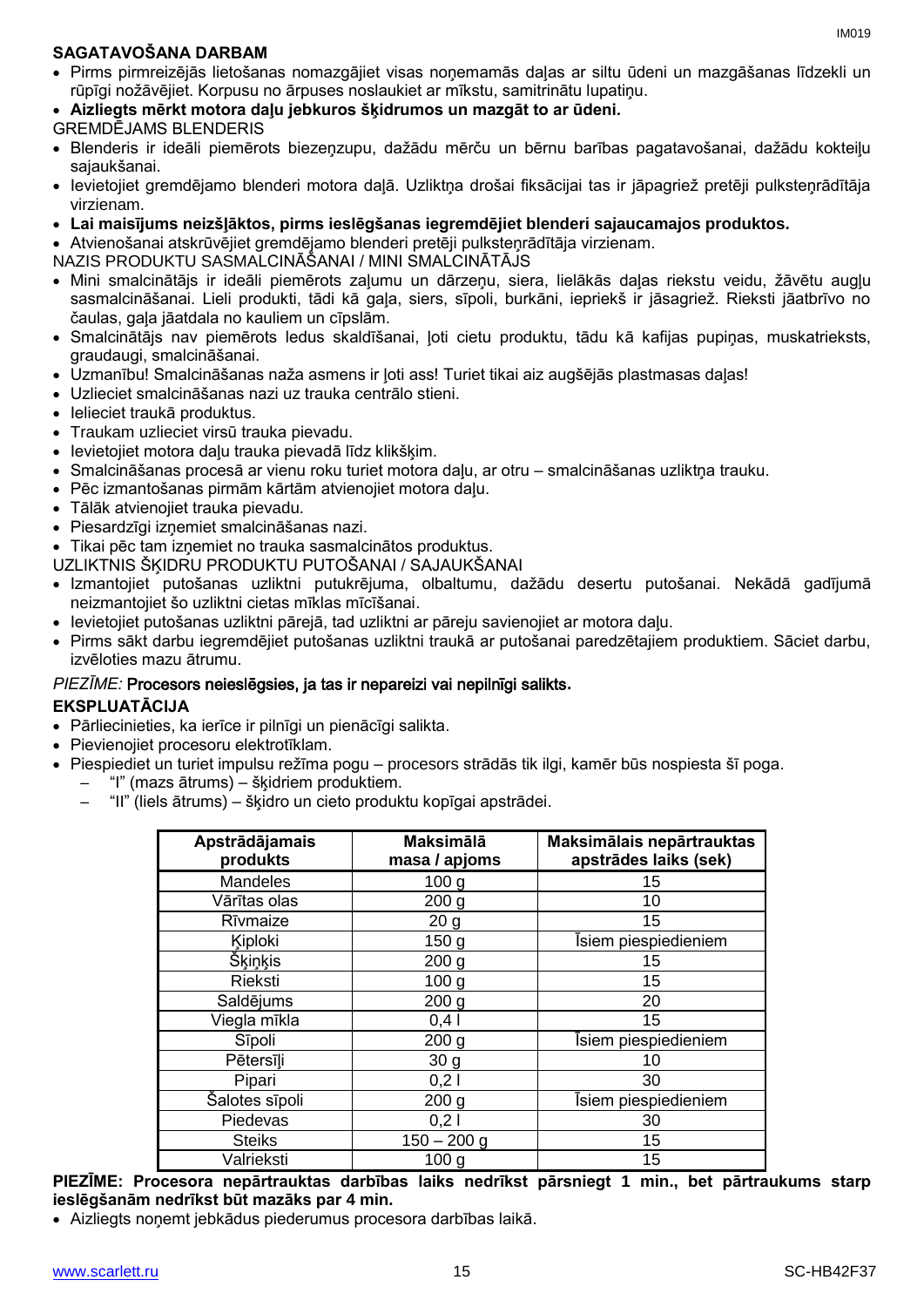- Lai nesabojātu asmeņus, neapstrādājiet pārāk cietus produktus: ledu, sasaldētus produktus, putraimus, rīsus, piedevas un kafiju.
- **Beidzot darbu, pirms produktu un uzgaļu izņemšanas, atvienojiet ierīci no elektrotīkla un sagaidiet elektromotora pilnīgu apstāšanos.**

## **TĪRĪŠANA UN KOPŠANA**

- Pēc darba pabeigšanas izslēdziet ierīci un atvienojiet to no elektrotīkla.
- Uzreiz (ilgi nemērcējot) nomazgājiet visas noņemamās daļas ar siltu ziepjūdeni, pēc tam noslaukiet ar sausu tīru dvieli. Šim mērķim neizmantojiet trauku mazgājamo mašīnu.
- Korpusu noslaukiet ar mīkstu mitru lupatiņu.
- Neizmantojiet cietus sūkļus, abrazīvos un agresīvos tīrīšanas līdzekļus.

## **GLABĀŠANA**

- Pirms glabāšanas pārliecinieties, ka ierīce ir atvienota no elektrotīkla.
- Izpildiet sadaļas TĪRĪŠANA UN KOPŠANA prasības.
- Glabājiet ierīci sausā un tīrā vietā.



Šis simbols uz izstrādājuma, iepakojuma un/vai pavaddokumentiem nozīmē, ka nolietotus elektro- vai elektroniskos izstrādājumus un baterijas nedrīkst izmest kopā ar parastajiem sadzīves atkritumiem. Tie ir jānodod specializētajos pieņemšanas punktos.

Lai iegūtu papildu informāciju par esošajām atkritumu savākšanas sistēmām, vērsieties vietējā pašvaldībā. Pareiza utilizācija palīdzēs saglabāt vērtīgus resursus un novērst iespējamo negatīvo ietekmi uz cilvēku veselību un apkārtējās vides stāvokli, kas var rasties nepareizas rīkošanās ar atkritumiem rezultātā.

## **LT VARTOTOJO INSTRUKCIJA**

## **SAUGUMO PRIEMONĖS**

- Prietaiso gedimams išvengti prieš pirmąjį naudojimą atidžiai perskaitykite šią instrukciją.
- Prieš pirmąjį naudojimą patikrinkite, ar ant lipduko nurodytos techninės gaminio charakteristikos atitinka elektros tinklo parametrus.
- Neteisingai naudodamiesi gaminiu, Jūs galite jį sugadinti, patirti nuostolių arba pakenkti savo sveikatai.
- Prietaisas nėra skirtas pramoninėms ir komercinėms reikmėms, taip pat naudoti:
- parduotuvių, biurų ir kitų gamybinių patalpų personalo virtuvių zonose;
- ūkininkų namuose;
- klientams ligoninėse, moteliuose, pensionatuose ir kitose gyvenamosiose vietose.
- Naudoti tik patalpose.
- Prieš valydami prietaisą arba jo nesinaudodami visada išjunkite jį iš elektros tinklo.
- Siekdami išvengti gaisro ar elektros nutrenkimo nenardinkite prietaiso į vandenį bei kitus skysčius.
- Prietaisas nėra skirtas naudoti fizinę, jutiminę ar protinę negalią turintiems asmenims (įskaitant vaikus) ar patirties ir žinių neturintiems asmenims, jei jų neprižiūri ar jų dėl eksploatavimo neinstruktuoja už prietaiso saugą atsakingas asmuo.
- Vaikus reikia prižiūrėti, kad jie nežaistų prietaisu.
- Nenaudokite neįeinančių į prietaiso komplektą reikmenų.
- Nenaudokite prietaiso, jei jo maitinimo laidas buvo pažeistas.
- Pažeistą maitinimo laidą, siekiant išvengti pavojaus, turi pakeisti gamintojas, techninės priežiūros tarnyba ar kvalifikuotas personalas.
- Pasirūpinkite, kad maitinimo laidas neliestų aštrių kraštų ir karštų paviršių.
- Netraukite už maitinimo laido, nepersukinėkite ir nevyniokite jo.
- Baigę darbą prieš išimdami produktus ir antgalius išjunkite prietaisą iš elektros tinklo ir palaukite kol elektros variklis visiškai sustos.
- ISPĖJIMAS: Antgaliui nuimti paspauskite mygtuką antgaliams atjungti.
- JSPĖJIMAS: draudžiama perpilti įtaisą ar naudoti jį be sudėtinių dalių. Neviršykite nuolatinės eksploatacijos trukmės.
- Nedėkite į virtuvės kombainą karštų ingredientų (> 70 ºC).
- Nebandykite savarankiškai remontuoti prietaiso arba keisti jo detalių. Atsiradus gedimams kreipkitės į artimiausią Serviso centrą.
- Jeigu gaminys kai kurį laiką buvo laikomas žemesnėje nei 0 ºC temperatūroje, prieš įjungdami prietaisą palaikykite jį kambario temperatūroje ne mažiau kaip 2 valandas.
- Gamintojas pasilieka teisę be atskiro perspėjimo nežymiai keisti įrenginio konstrukciją išsaugant jo saugumą, funkcionalumą bei esmines savybes.
- Gamybos data nurodyta ant gaminio ir (arba) pakuotėje, taip pat lydinčioje dokumentacijoje.

## **PRIEŠ PIRMĄJĮ NAUDOJIMĄ**

- Prieš pirmąjį naudojimą išplaukite visas nuimamas detales šiltu vandeniu su plovimo priemone ir kruopščiai išdžiovinkite. Korpusą su varikliu nušluostykite minkštu drėgnu skudurėliu iš išorės.
- **Draudžiama nardinti korpusą į bet kokį skystį ir plauti jį vandeniu.**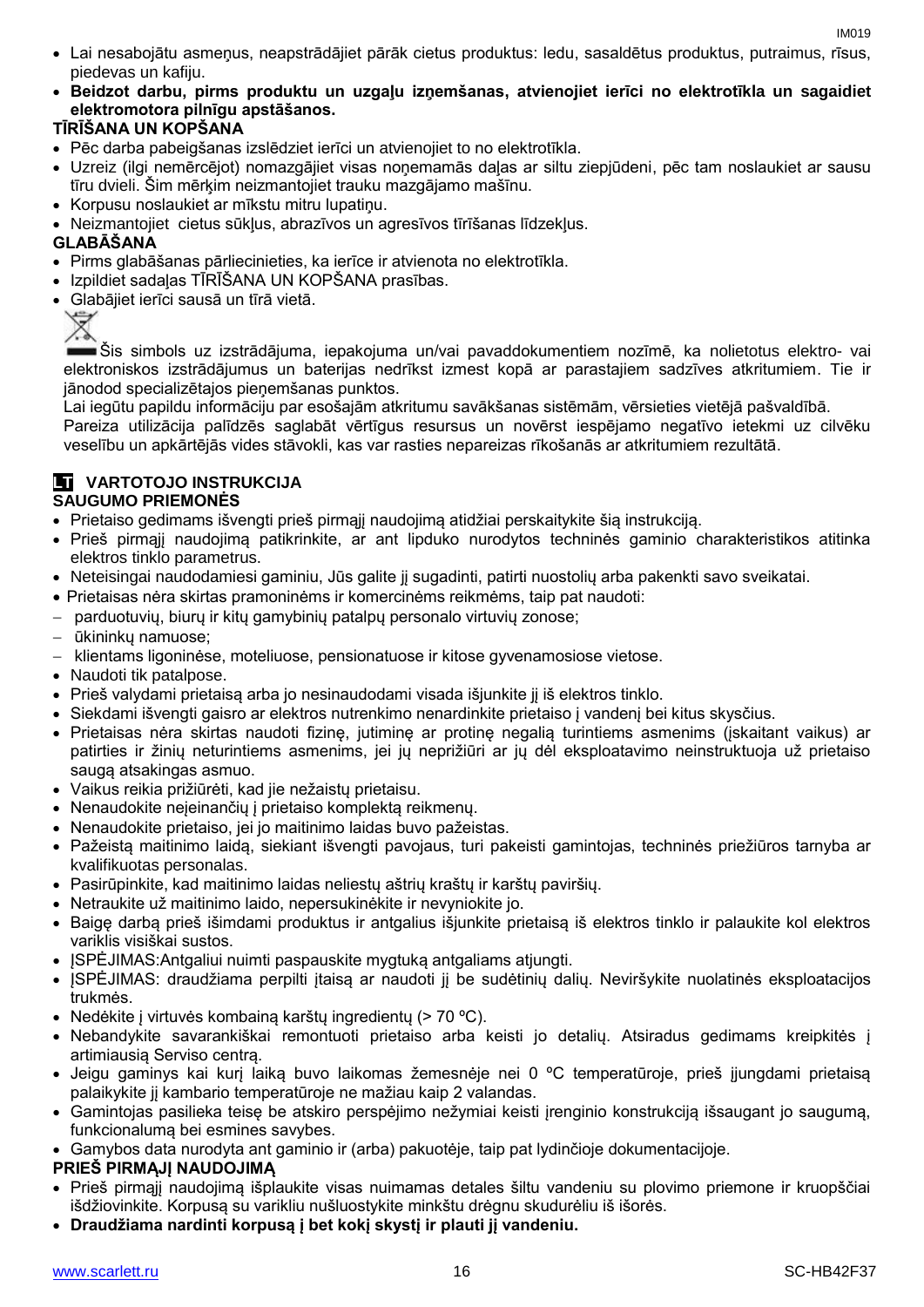## KOTINIS MAIŠYTUVAS

- Maišytuvas idealiai tinka trintoms sriuboms, įvairiems padažams bei vaikų maistui pagaminti. Taip pat maišytuvas tinka įvairiems kokteiliams paruošti.
- Įstatykite kotinį maišytuvą į korpusą su varikliu. Pasukite jį prieš laikrodžio rodyklę tokiu būdu.
- **Prieš įjungdami maišytuvą, panardinkite jį į produktus, kitaip mišinys išsilaistys.**
- Norėdami pašalinti, pasukite maišiklį prieš laikrodžio rodyklę.
- PRODUKTŲ SMULKINIMO PEILIS / MINI-SMULKINTUVAS
- Mini-smulkintuvas idealiai tinka žolelėms bei daržovėms, sūriui, daigeliui riešutų rūšių, džiovintiems vaisiams smulkinti. Didelius produktų gabaliukus (pav., mėsą, sūrį, morkas, svogūnus) reikia iš pradžių supjaustyti. Riešutus reikia nulupti, iš mėsos išimti kaulus bei sausgysles.
- Maišytuvas neskirtas malti ledą, smulkinti labai kietus produktus (pav., kavos pupeles, muskato riešutus, sėklas).
- Dėmesio! Smulkinimo peilis yra labai aštrus! Laikykite peilį tik už viršutinės plastikinės dalies!
- Pastatykite smulkinimo peilį ant centrinio indo kaiščio.
- Ikraukite į indą produktus.
- Uždenkite indą jo pavara.
- Idėkite variklį į indo pavarą ir pasukite kol pasigirs spragtelėjimas.
- Prietaisui veikiant viena ranka laikykite variklį, o kita ranka laikykite smulkinimo indą.
- Baigus naudotis prietaisu visų pirma nuimkite variklį.
- Po to nuimkite indo pavara.
- Atsargiai išimkite smulkinimo peilį.
- Ir tik po to perkraukite susmulkintus produktus iš smulkinimo indo.

SKYSTŲ PRODUKTŲ PLAKIMO / MAIŠYMO ANTGALIS

- Naudokite plaktuvą grietinėlei, kiaušinių baltymams, įvairiems desertams suplakti. Draudžiama naudoti šį antgalį kietai tešlai maišyti.
- Įstatykite plakimo antgalį į tarpinę, o tarpinė su plakimo antgaliu po to užfiksuokite ant variklio.
- Prieš įjungdami plaktuvą, panardinkite jį į produktus, kitaip mišinys išsilaistys. Produktus pradėkite plakti žemu greičiu.

## *PASTABA:* **Jei plaktuvas buvo surinktas neteisingai ar ne iki galo, jis neįsijungs.**

## **VIRTUVĖS KOMBAINO VEIKIMAS**

- Isitikinkite, kad virtuvės kombainas buvo surinktas taisyklingai ir iki galo.
- Jjunkite virtuvės kombainą į elektros tinklą.
- Paspauskite ir laikykite impulso režimo mygtuką virtuvės kombainas veiks tol, kol šis mygtukas bus paspaustas.
	- "I" (Mažas greitis) skystiems produktams.
	- "II" (Didelis greitis) kartu apdoroti skystus ir kietus produktus.

| Apdorojami produktai  | Maksimali masė /<br>tūris | Maksimali nepertraukiamo<br>veikimo trukmė (sek) |
|-----------------------|---------------------------|--------------------------------------------------|
| Migdolai              | 100 <sub>g</sub>          | 15                                               |
| Virti kiaušiniai      | 200 <sub>g</sub>          | 10                                               |
| Malti džiūvėsiai      | 20 <sub>g</sub>           | 15                                               |
| Česnakai              | 150 <sub>g</sub>          | Trumpais paspaudimais                            |
| Kumpis                | 200 <sub>q</sub>          | 15                                               |
| Riešutai              | 100 <sub>g</sub>          | 15                                               |
| Ledai                 | 200 <sub>g</sub>          | 20                                               |
| Tiršta tešla          | 0,41                      | 15                                               |
| Svogūnai              | 200 <sub>g</sub>          | Trumpais paspaudimais                            |
| Petražolės            | 30 <sub>g</sub>           | 10                                               |
| Pipirai               | 0,21                      | 30                                               |
| Askaloniniai česnakai | 200 <sub>g</sub>          | Trumpais paspaudimais                            |
| Prieskoniai           | 0,21                      | 30                                               |
| Kepsnys               | $150 - 200$ g             | 15                                               |
| Graikiniai riešutai   | 100 <sub>g</sub>          | 15                                               |

### **PASTABA: Nepertraukiamo veikimo trukmė neturi viršyti 1 min., o pertrauka tarp įjungimų turi būti ne mažesnė kaip 4 min.**

- Draudžiama nuimti bet kokius reikmenis virtuvės kombainui veikiant.
- Saugodami ašmenį, nesmulkinkite per kietų produktų, pavyzdžiui, ledo, šaldytų produktų, kruopų, ryžių, prieskonių ir kavos pupelių.
- **Baigę darbą prieš išimdami produktus ir antgalius išjunkite prietaisą iš elektros tinklo ir palaukite kol elektros variklis visiškai sustos.**

## **VALYMAS IR PRIEŽIŪRA**

Baigę darbą išjunkite prietaisą ir ištraukite jo kištuką iš elektros lizdo.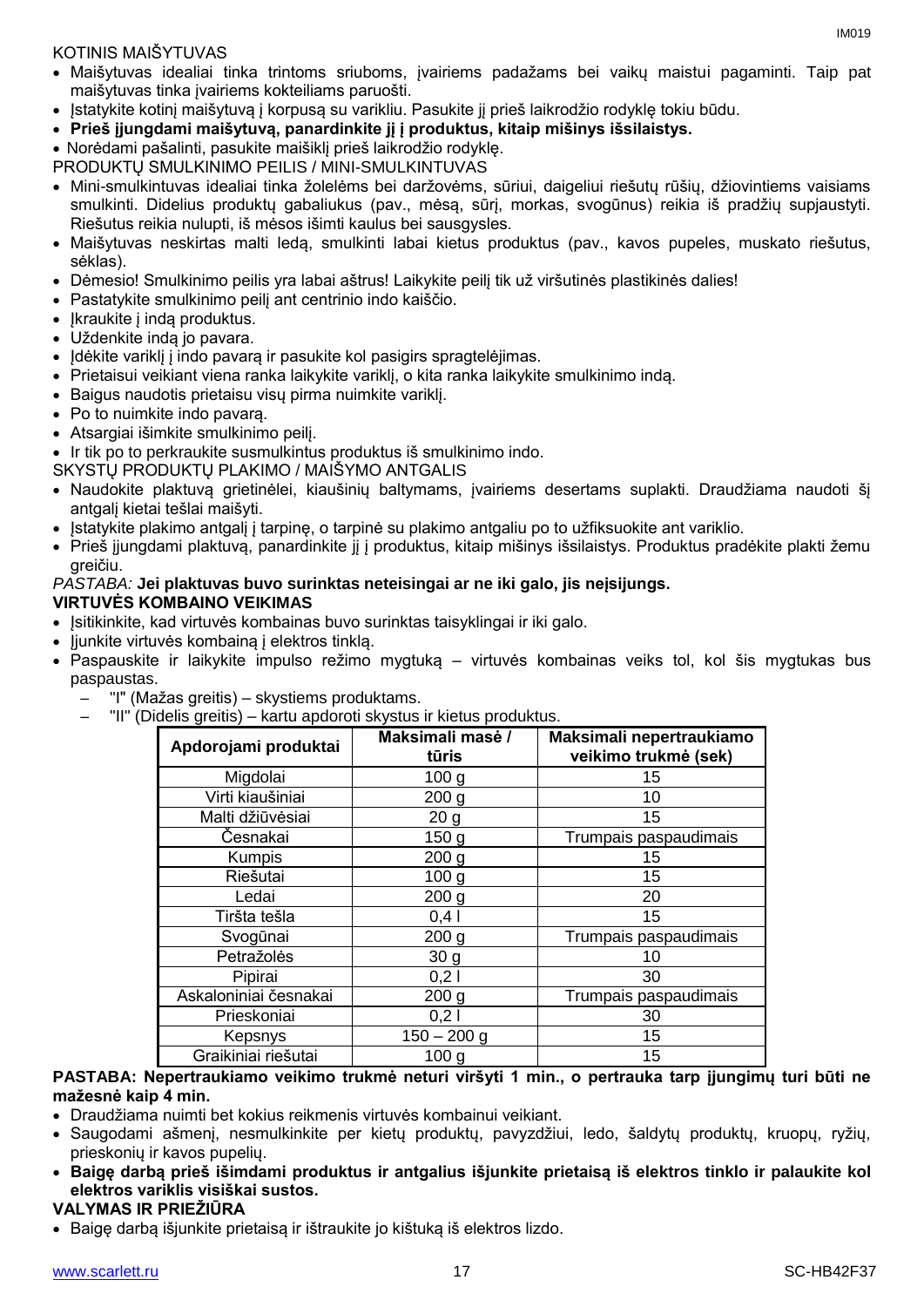- Tuojau pat (neužmirkydami ilgam) išplaukite visas nuimamas dalis šiltu vandeniu su plovimo priemone, o po to nušluostykite jas sausu švariu rankšluosčiu. Nenaudokite tam indų plovimo mašinos.
- Korpusą nušluostykite minkštu drėgnu audiniu.
- Nenaudokite šiurkščių kempinių, šveitimo ir agresyvių valymo priemonių.

## **LAIKYMAS**

- Prieš padėdami prietaisą į laikymo vietą įsitikinkite, kad jis yra išjungtas iš elektros tinklo.
- Atlikite visus "VALYMAS IR PRIEŽIŪRA" skyriaus reikalavimus.
- Laikykite prietaisą sausoje švarioje vietoje.



Šis simbolis ant gaminio, pakuotėje ir (arba) lydinčioje dokumentacijoje reiškia, kad naudojami elektriniai ir elektroniniai gaminiai bei baterijos neturėtų būti išmetami (išmestos) kartu su įprastinėmis buitinėmis atliekomis. Juos (jas) reikėtų atiduoti specializuotiems priėmimo punktams.

Norint gauti papildomos informacijos apie galiojančias atliekų surinkimo sistemas, kreipkitės į vietines valdžios institucijas.

Teisingai utilizuojant atliekas, sutaupysite vertingų išteklių ir apsaugosite žmonių sveikatą ir aplinką nuo neigiamo poveikio, galinčio kilti netinkamai apdorojant atliekas.

## **H KEZELÉSI ÚTMUTATÓ**

## **FONTOS BIZTONSÁGI INTÉZKEDÉSEK**

- A készülék használata előtt, a készülék károsodása elkerülése érdekében figyelmesen olvassa el a Használati utasítást.
- A készülék első használata előtt, ellenőrizze egyeznek-e a címkén megjelölt műszaki adatok az elektromos hálózat adataival.
- A helytelen kezelés a készülék károsodásához, anyagi kárhoz, vagy a használó egészségkárosodásához vezethet.
- A készülék kizárólag háztartásban használható. A készülék nem alkalmas ipari és kereskedelmi használatra illetve nem használható:
- személyzet által üzletek, irodák konyhai helyiségében és egyéb ipari helyiségben;
- farmházakban;
- szállodák, motelek, panziók, illetve egyéb hasonló szállás vendégei által.
- Házon kívül nem használható.
- Használaton kívül és tisztítás közben mindig függetlenítse az elektromos hálózattól.
- Áramütés elkerülése céljából ne eressze a készüléket vízbe vagy más folyadékba.
- A készüléket ne használják elégtelen fizikai, érzéki vagy szellemi képességű személyek (beleértve a gyerekeket is), illetve tapasztalattal vagy ismerettel nem rendelkező személyek felügyelet nélkül, illetve, ha nem részesültek kioktatásban a készülék használatáról a biztonságukért felelős személy által.
- A gyermekeket tartsa felügyelet alatt a készülékkel való játszás elkerülése érdekében.
- Felügyelet nélkül ne hagyja a készüléket bekapcsolva.
- Ne használjon géphez nem tartozó tartozékot.
- A villamos vezeték meghibásodása esetén veszély elkerülése érdekében annak cseréjét végezze a gyártó a szervizközpont, illetve hasonlóan szakképzett személyzet.
- Figyeljen, hogy a vezeték ne érintkezzen éles, forró felülettel.
- Ne húzza, tekerje a vezetéket.
- Miután elvégezte a munkát mielőtt kivenné az élelmiszert és a tartozékot, áramtalanítsa a készüléket és várja meg, amíg teljesen leáll a motor.
- FIGYELEM: Vegye le a feltétet, megnyomva a lekapcsoló gombot.
- FIGYELEM: A készüléket túltölteni vagy üresen használni tilos! Ne használja a készüléket folytonos működési üzemmódban a megengedettnél hosszabb ideig.
- Ne rakjon a konyhai szeletelőgép forró hozzávalót (> 70 ºC).
- Ne próbálja egyedül javítani a készüléket, cserélni az alkatrészeket. Forduljon a közeli szervizbe.
- Amennyiben a készüléket valamennyi ideig 0 ºC–nál tárolták, bekapcsolása előtt legalább 2 órán belül tartsa szobahőmérsékleten.
- A gyártónak jogában áll értesítés nélkül másodrendű módosításokat végezni a készülék szerkezetében, melyek alapvetően nem befolyásolják a készülék biztonságát, működőképességét, funkcionalitását.

A gyártási idő a terméken és/vagy a csomagoláson, illetve a kísérő dokumentumokban található.

## **MŰKÖDÉS ELŐTTI ELŐKÉSZÜLETEK**

 Első használat előtt mossa meg az összes levehető tartozékot meleg, mosogatószeres vízben és szárítsa meg őket. A motorház külsejét törölje meg puha, enyhén nedves törlőkendővel.

## **A motorházat bármilyen folyadékba meríteni, vagy vízzel mosni tilos!** RÚDMIXER

 A rúdmixer kiválóan megfelel leves-pürék, különböző szószok és mártások, valamint gyerekételek elkészítésére, különféle koktélok keverésére.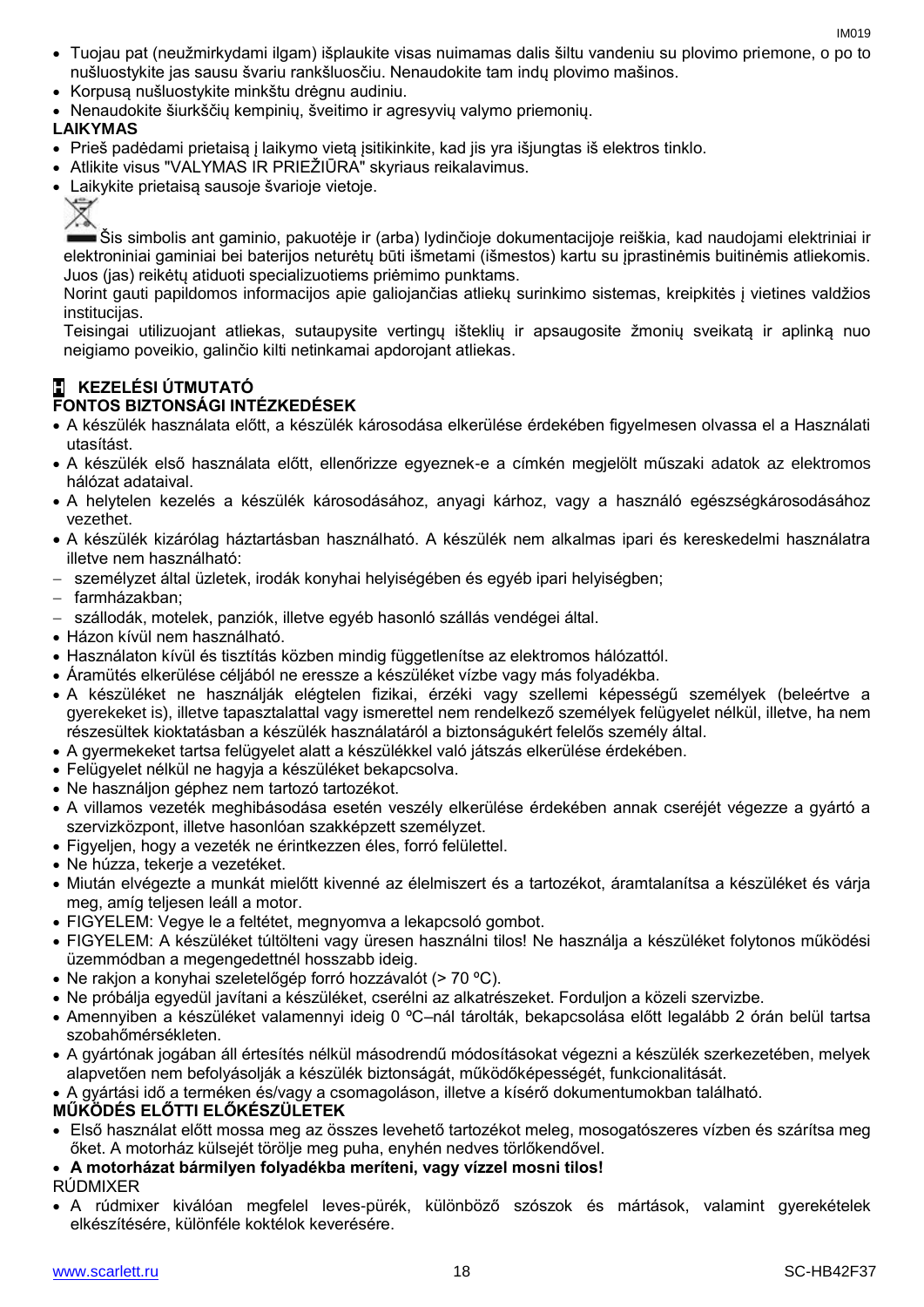- Helyezze a rúdmixert a motorházba. A rátét megbízható rögzítése érdekében fordítsa azt el az óramutató járásával ellenkező irányba úgyl.
- **Kiloccsanás elkerülése érdekében, helyezze a rúdmixert a bekeverendő élelmiszerekhez bekapcsolás előtt.**

 Amennyiben le kívánja venni a mixert, csavarja el a rúdmixert az óramutató járásával ellenkező irányba. APRÍTÓKÉS / МINI-APRÍTÓ

- A mini-aprító kiválóan megfelel zöldségek és zöld fűszerek, sajtok, legtöbb diófajták, aszalt gyümölcsök aprítására. A nagyméretű élelmiszereket (hús, sajt, hagyma, sárgarépa), aprítás előtt előzőleg darabokra kell vágni. A diót megpucolni héjától, a húst leválasztani a csontról és megtisztítani az íntól.
- Az aprító nem használható jégkocka darabolására, nagyon kemény élelmiszerek (szemes kávé, szerecsendió, gabonafélék) aprítására.
- Figyelem! Az aprítókés pengéje nagyon éles! A késnek csakis a felső műanyag részét fogja meg!
- Helyezze az aprítókést a csésze központi rúdjára.
- Helyezze az élelmiszert a csészébe.
- Fedje le a csészét a hajtóművel.
- Helyezze a motorházat a csésze hajtóműjébe kattanásig.
- Az aprítás folyamán egy kézzel fogja a motorházat, másik kézzel az aprító rátét csészéjét.
- Használat után, elsősorban, válassza el a motorházat.
- Továbbá, válassza el a csésze hajtóművét.
- Óvatosan vegye ki az aprító kést.
- Csak ezek után ürítse ki az aprító csészéjét a megaprított élelmiszertől.
- HABVERŐ / KEVERŐ RÁTÉT FOLYÉKONY ÉLELMISZEREK SZÁMÁRA
- Használja a habverőt tejszínhab, tojásfehérje, különböző desszertek veréséhez. Semmi esetre sem használja ezt a rátétet kemény tészta bekavarására.
- Helyezze a rátétet az összekapcsoló elembe, továbbá, a rátétet az összekapcsoló elemmel együtt helyezze a motorházra.
- Működés előtt helyezze a habverőt az élelmiszerrel megtöltött csészébe. Kezdje a műveletet alacsony sebességen.

## *MEGJEGYZÉS:* **A processzor nem kapcsol be hibás vagy hiányos összeszerelés esetén. MŰKÖDÉS**

- Bizonyosodjon meg arról, hogy az összeszerelés teljes mértékben és megfelelően megtörtént.
- Csatlakoztassa a készüléket a hálózathoz.
- Nyomja meg és tartsa az impulzus-gombot a szeletelőgép addig fog működni ebben az üzemmódban, amíg a gomb le lesz nyomva.
	- "I" (alacsony sebesség) folyékony élelmiszer részére.
	- "II" (magas sebesség) folyékony és kemény élelmiszer résére.

| Feldolgozandó termék | Maximális tömeg /<br>űrtartalom | Folytonos feldolgozás<br>maximális ideje (másodperc) |
|----------------------|---------------------------------|------------------------------------------------------|
| Mandula              | 100 <sub>g</sub>                | 15                                                   |
| Főtt tojás           | 200 <sub>g</sub>                | 10                                                   |
| Zsemle panírozásra   | 20 <sub>g</sub>                 | 15                                                   |
| Fokhagyma            | 150 <sub>g</sub>                | Rövid nyomással                                      |
| Comb                 | 200 <sub>g</sub>                | 15                                                   |
| Dió                  | 100 <sub>g</sub>                | 15                                                   |
| Fagylalt             | 200 <sub>g</sub>                | 20                                                   |
| Könnyű tészta        | 0,41                            | 15                                                   |
| Hagyma               | 200 <sub>g</sub>                | Rövid nyomással                                      |
| Petrezselyem         | 30 <sub>g</sub>                 | 10                                                   |
| Paprika              | 0,21                            | 30                                                   |
| Salot-hagyma         | 200 г                           | Rövid nyomással                                      |
| Fűszerek             | 0,21                            | 30                                                   |
| <b>Szték</b>         | $150 - 200$ g                   | 15                                                   |
| Közönséges dió       | 100 <sub>q</sub>                | 15                                                   |

## **MEGJEGYZÉS: A folytonos működés ne legyen több 1 percnél, legalább 4 perces szünettartással a következő bekapcsolás előtt.**

- Működés közben cserélni a tartozékokat tilos.
- A penge sérülésének elkerülése érdekében ne dolgozzon fel túlságosan kemény élelmiszert, mint a jég, fagyasztott termék, különféle dara, rizs, fűszer és kávé.
- **Miután elvégezte a munkát mielőtt kivenné az élelmiszert és a tartozékot, áramtalanítsa a készüléket és várja meg, amíg teljesen leáll a motor.**

## **TISZTÍTÁS ÉS KARBANTARTÁS**

Miután elvégezte a munkát, kapcsolja ki és áramtalanítsa a készüléket.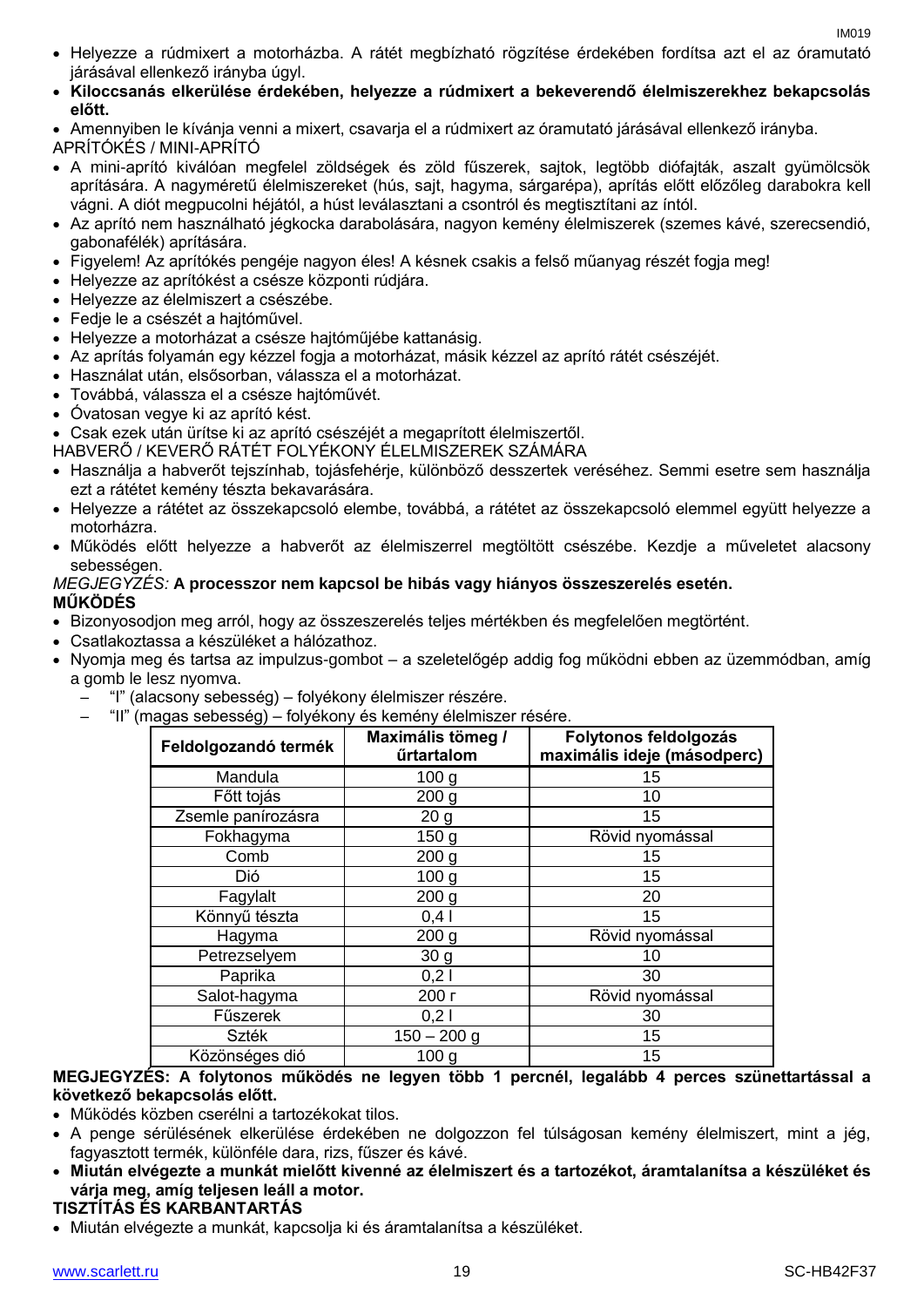- Nyomban (nem áztatva) mossa meg a levehető tartozékokat meleg, szappanos vízben, és törölje meg száraz, tiszta törlőkendővel. Ne mossa a tartozékokat mosogatógépben.
- A készülékházat törölje meg puha nedves törlőkendővel.
- Ne használjon súrolószert, súroló szivacsot és agresszív tisztítószert.

## **TÁROLÁS**

- Tárolás előtt győződjön meg, hogy a készülék áramtalanítva van.
- Kövesse a TISZTÍTÁS ÉS KARBANTARTÁS rész lépéseit.
- Száraz, hűvös helyen tárolja.
	-

Ez a jel a terméken, csomagoláson és/vagy kísérő dokumentumokon azt jelenti, hogy ezeket a használt villamos és elektronikus termékeket és elemeket tilos az általános háztartási hulladékkal kidobni. E tárgyakat speciális befogadó pontokban kell leadni.

A hulladékbefogadó rendszerrel kapcsolatos kiegészítő információért forduljon a helyi illetékes hatósághoz.

A megfelelő hulladékkezelés segít megőrizni az értékes erőforrásokat és megelőzheti az olyan esetleges negatív hatásokat az emberi egészségre és a környezetre, amelyek a nem megfelelő hulladékkezelés következtében felmerülhetnek fel.

## **RO MANUAL DE UTILIZARE**

## **MĂSURILE DE SIGURANȚĂ**

- Citiți cu atenție aceste instrucțiuni înainte de a utiliza aparatul pentru a evita defecțiunile în timpul utilizării.
- Înainte de prima conectare, verificați dacă caracteristicile tehnice indicate pe produs corespund parametrilor rețelei electrice.
- Manipularea necorespunzătoare poate duce la deteriorarea produsului, pagube materiale și poate cauza daune sănătății utilizatorului.
- A se utiliza doar în scopuri de utilizare casnică. Aparatul este destinat doar pentru utilizare în condiții casnice. Aparatul nu este destinat pentru utilizare industrială și comercială, precum și pentru utilizare în:
- zonele de bucătărie pentru personalul din magazine, oficii și alte încăperi de producere;
- $-$  ferme:
- clienții din hoteluri, moteluri, pensiuni și alte spații de locuit similare.
- A se utiliza doar în scopuri de utilizare casnică. Aparatul nu este destinat pentru uz comercial.
- Dacă aparatul nu se utilizează, deconectați-l de fiecare dată de la rețeaua electrică.
- Nu introduceți aparatul și cablul de alimentare în apă sau alte lichide. Însă dacă acest lucru s-a întâmplat, deconectați imediat aparatul de la sursa de alimentare și înainte de a-l utiliza în continuare, verificați capacitatea de funcționare și siguranța aparatului la specialiști calificați.
- Aparatul nu este destinat persoanelor (inclusiv copiilor) cu capacități fizice, senzoriale și mintale reduse sau dacă ele nu posedă experiență de viață sau cunoștințe, dacă ele nu sunt supravegheate sau instruite privitor la utilizarea aparatului de persoana, responsabilă de siguranța lor.
- Supravegheați copiii pentru a nu le permite jocul cu aparatul.
- La deconectarea aparatului de la sursa de energie electrică, trageți de ștecher și nu apucați de cablu.
- Nu lăsați niciodată aparatul în funcțiune fără supraveghere.
- Pentru a preveni situațiile periculoase, în cazul deteriorării cablului de alimentare, este necesar ca acesta sa fie înlocuit de producător, centrul de reparații sau de personalul similar califica.
- Asigurați-vă că cablul de alimentare nu se referea muchii ascuțite și suprafețe încinse.
- La deconectarea aparatului de la priză, nu trageți de cablul de alimentare, trageți de fișă. Nu перекручивайте si nici că nu наматывайте.
- După terminarea lucrului, înainte de a extrage produsele și duzele, deconectați aparatul de la rețeaua electrică și așteptați până când motorul se oprește complet.
- ATENȚIE: Lamele pentru tăiere sunt foarte ascuțite și pot fi periculoase. Manipulați-le cu mare precauție!
- ATENȚIE: Este interzisă umplerea excesivă a aparatului sau folosirea acestuia fără alimente. Nu depășiți timpul maxim admisibil de funcționare neîntreruptă.
- Nu amestecați în procesor ingredientele fierbinți (> 70 ºC).
- Nu încercați să reparați aparatul desinestătător sau să înlocuiți careva piese. În cazul detectării unor defecțiuni, adresați-vă celui mai apropiat centru de deservire.
- Dacă produsul a fost păstrat pentru o perioadă de timp la temperaturi sub 0 °C, atunci înainte de conectare acesta ar trebui să se afle la temperatura camerei, timp de cel puțin 2 ore.
- Producătorul își rezervă dreptul de a introduce fără notificare prealabilă mici modificări în construcţia produsului, care nu influențează semnificativ siguranța, capacitatea de funcționare și performanța acestuia.

Data fabricării este indicată pe produs şi/sau pe ambalaj, precum şi pe documentele însoţitoare.

## **PREGĂTIREA PENTRU FUNCȚIONARE**

- Înainte de prima utilizare, spălați toate piesele detașabile cu apă caldă și detergent și lăsați-le să se usuce bine. Șterge-ți exteriorul părții motorului cu o cârpă moale și puțin umezită.
- **Se interzice introducerea părții motorului în lichide și spălarea acestuia cu apă.**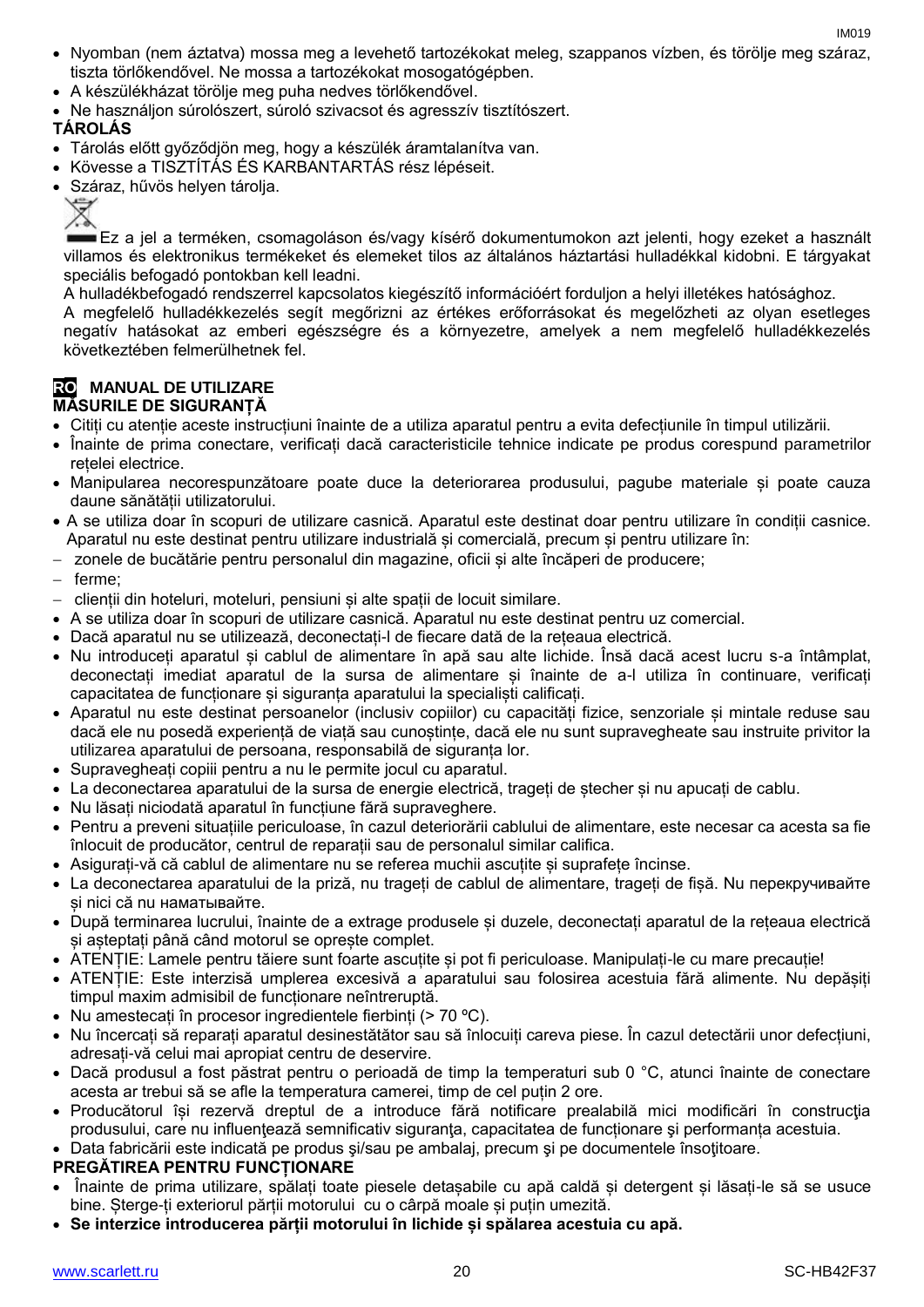## **BLENDER DE ALIMENTARE**

- Blenderul este ideal pentru prepararea supelor piure, diverselor tipuri de sosuri, precum și alimentelor pentru copii, amestecarea diferitor tipuri de cocktail-uri.
- Introduceți duza în partea motorului până când se fixează printr-un clic.
- **Pentru a evita vărsarea amestecului, înainte de conectare introduceți blenderul în produsele amestecate.**

## **MINI – DISPOZITIV DE MĂRUNȚIRE**

- Mini-dispozitivul este ideal pentru mărunțirea verdețurilor și legumelor, cașcavalului, majoritatea soiurilor de nuci, fructe uscate. Produsele mari, cum ar fi carnea, cașcavalul, ceapa, morcovul se recomandă a se tăia în prealabil. Se va înlătura coaja nucilor, se va scoate carnea de pe os și tendoane.
- Mini-dispozitivul de mărunțire nu se recomandă pentru mărunțirea gheții, mărunțirea produselor foarte solide, cum ar fi boabele de cafea, nucșoarele, cerealele.
- Atenție! Lama cuțitului pentru mărunțire este foarte ascuțită! Țineți doar de partea superioară din plastic!
- Fixați cuțitul pentru tocat pe bolțul central al vasului.
- Introduceti produsele în vas.
- Acoperiți vasul cu mecanismul de acționare al vasului.
- Introduceți partea motorului în mecanismul de acționare a vasului până la fixarea acestuia.
- În procesul de mărunțire cu o mână țineți partea motorului, cu cealaltă țineți vasul.
- După utilizarea,detașați mai întâi partea motorului.
- Apoi scoateți mecanismul de acționare a vasului.
- Îndepărtați cu grijă cuțitul pentru tocat.
- Doar după aceasta scoateți produsele tocate din vasul pentru mărunțire.

## **DUZĂ PENTRU AGITAREA / AMESTECAREA PRODUSELOR LICHIDE**

- Utilizați o corolă pentru pentru agitarea frișcăi, albușurilor de ou, diverselor deserturi. În nici un caz nu folosiți duza pentru amestecarea aluatului tare.
- Conectați corola cu adaptorul.
- Fixați duza pe partea motorului
- Înainte de începerea lucrului, introduceți corola în vas în produsele pentru agitare. Începeți lucrul cu viteză redusă.

## **MODUL DE FUNCȚIONARE**

- Asigurați-vă că ansamblarea este realizată complet și în modul corespunzător.
- Conectați dispozitivul la rețeaua electrică.
- Apăsați și țineți apăsat butonul modului cu impulsuri procesorul va funcționa atât timp cât butonul este apăsat.
- Viteză redusă pentru produse lichide.
- Viteză mare pentru prelucrarea comună a produselor lichide și solide.

| <b>Produsul prelucrat</b> | Masa / volumul<br>maxim | Timp maxim admisibil<br>pentru funcționarea<br>neîntreruptă (sec) |
|---------------------------|-------------------------|-------------------------------------------------------------------|
| Migdale                   | 100 <sub>g</sub>        | 15                                                                |
| Ou fiert                  | 200 <sub>g</sub>        | 10                                                                |
| Pesmeti                   | 20 <sub>g</sub>         | 15                                                                |
| Usturoi                   | 150 <sub>g</sub>        | Prin apăsări scurte                                               |
| Suncă                     | 200 <sub>g</sub>        | 15                                                                |
| Nuci                      | 100 <sub>g</sub>        | 15                                                                |
| Înghetată                 | 200 <sub>q</sub>        | 20                                                                |
| Aluat moale               | $0,4$                   | 15                                                                |
| Ceapa                     | 200 <sub>g</sub>        | Prin apăsări scurte                                               |
| Pătrunjel                 | 30 <sub>g</sub>         | 10                                                                |
| Piper                     | 0,21                    | 30                                                                |
| Ceapă - șalotă            | 200 <sub>g</sub>        | Prin apăsări scurte                                               |
| Condimente                | 0,21                    | 30                                                                |
| Friptură                  | $150 - 200$ g           | 15                                                                |
| Nuci grecesti             | 100 <sub>g</sub>        | 15                                                                |

## **ATENȚIE!: Timpul maxim admisibil de funcționare neîntreruptă a procesorului nu trebuie să depășească 1 min., iar pauza între conectări nu va fi mai mică de 4 min.**

- Se interzice dezasamblarea accesoriilor în timpul funcționării procesorului.
- **După terminarea lucrului, înainte de a extrage produsele și duzele, deconectați aparatul de la rețeaua electrică și așteptați până când motorul se oprește complet.**

## **CURĂȚAREA ȘI ÎNTREȚINEREA**

- După utilizare, opriți aparatul și deconectați-l de la rețeaua electrică.
- Imediat (fără înmuiere pentru o durată lungă de timp), spălați toate părțile detașabile cu apă caldă și săpun, apoi ștergeți-le cu un prosop curat. Nu folosiți pentru acestea mașina de spălat vase.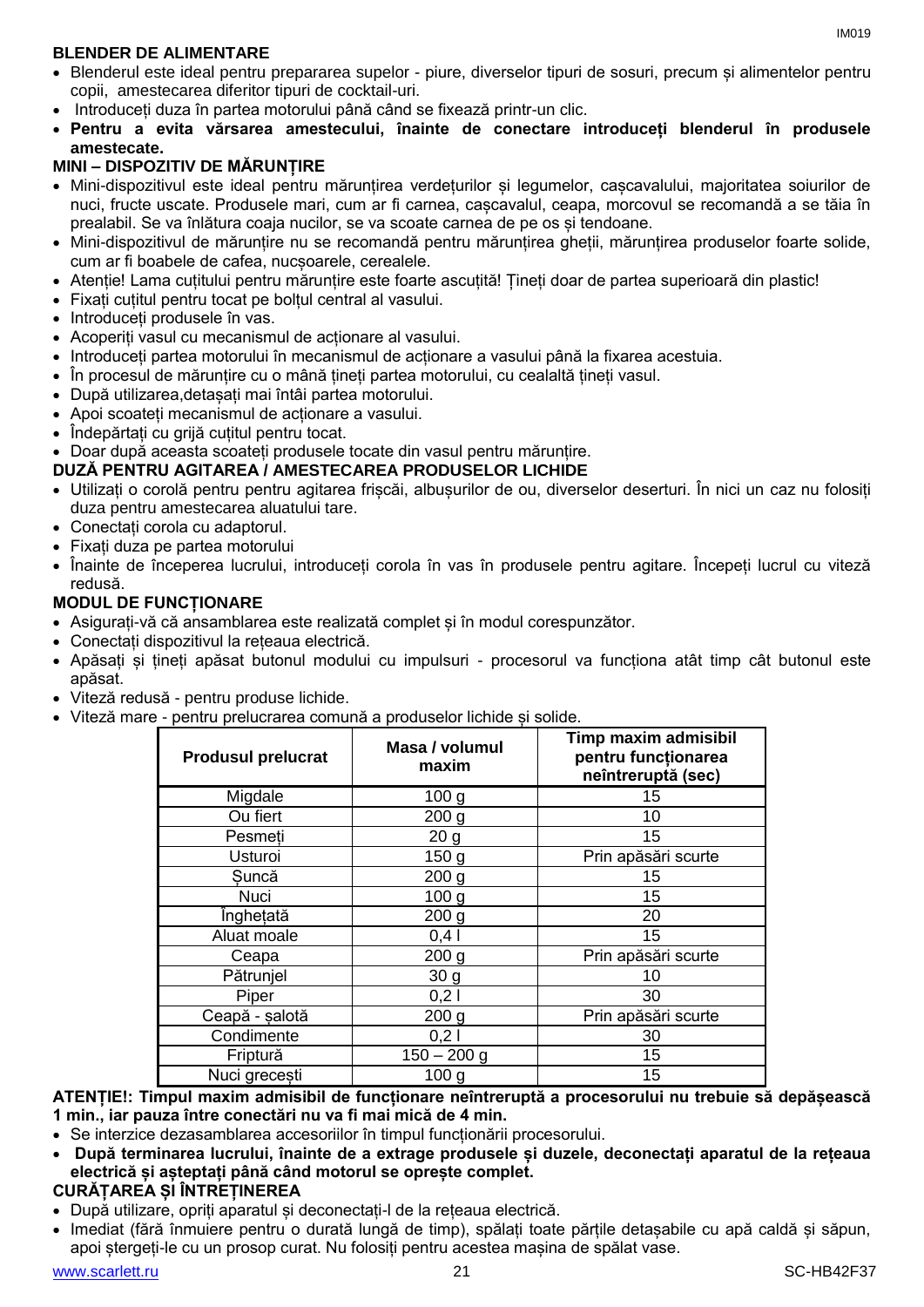- Ștergeți partea motorului cu o cârpă moale și puțin umezită.
- Nu folosiți bureți abrazivi, agenți de curățare abrazivi și agresivi.

## **PĂSTRAREA**

- Înainte de a fi depozitat, asigurați-vă că aparatul este deconectat de la rețeaua electrică.
- Respectați cerințele de la punctul CURĂȚAREA ȘI ÎNTREȚINEREA.
- Păstrați aparatul într-un loc curat și uscat.



Simbolul dat pe produs, ambalai si/sau documentele însotitoare înseamnă că aparatele electrice și electronice, şi bateriile uzate nu trebuie aruncate împreună cu deşeurile menajere. Acestea trebuie duse la punctele de colectare specializate.

Adresați-vă la autoritățile locale pentru a obține informații suplimentare referitor la sistemele existente de colectare a deşeurilor.

Reciclarea corectă va contribui la păstrarea resurselor valoroase şi la prevenirea posibilelor efecte negative asupra sănătăţii oamenilor şi a mediului înconjurător, care ar putea apărea în rezultatul reciclării incorecte a deşeurilor.

## **PL INSTRUKCJA OBSŁUGI**

## **ŚRODKI BEZPIECZEŃSTWA**

- Zalecamy uważnie przeczytać niniejszą instrukcję przed uruchomieniem urządzenia, aby uniknąć awarii podczas użytkowania.
- Przed pierwszym włączeniem należy sprawdzić, czy dane techniczne podane na wyrobie są zgodne z parametrami prądu elektrycznego.
- Niewłaściwe postępowanie może spowodować uszkodzenie wyrobu, wyrządzić szkodę materialną albo spowodować zagrożenie zdrowia użytkownika.
- Urządzenie jest przeznaczone tylko do użytku domowego. Urządzenie nie jest przeznaczone do używania w przemyśle i w handlu, a także do wykorzystania:
- w pomieszczeniach kuchennych dla pracowników w sklepach, biurach i innych pomieszczeniach produkcyjnych;
- w domach rolników;
- przez klientów w hotelach, motelach, pensjonatach i innych podobnych miejscach zamieszkania.
- Nie używać na zewnątrz pomieszczeń.
- Zawsze odłączaj zasilanie sieciowe przed montażem, rozbieraniem i czyszczeniem albo gdy urządzenie nie jest używane.
- Aby uniknąć porażenia prądem elektrycznym lub pożaru, nie wolno zanurzać części silnikowej w wodę ani innej cieczy oraz nie należy wstawiać jej pod strumień wody. Jeśli tak się stało, natychmiast odłącz urządzenie od źródła zasilania i przed dalszym użyciem zwróć się w celu sprawdzenia, czy urządzenie działa sprawnie i bezpiecznie, do wykwalifikowanych specjalistów.
- Urządzenie nie jest przeznaczone do użytku przez osoby (w tym dzieci) o ograniczonych możliwościach fizycznych, zmysłowych lub umysłowych albo, w przypadku braku doświadczenia lub wiedzy, jeśli nie znajdują się one pod nadzorem lub nie poinstruowane na temat korzystania z urządzenia przez osobę odpowiedzialną za ich bezpieczeństwo.
- Dzieci powinny być nadzorowane, aby zapobiec grze z urządzeniem.
- Nie zostawiaj włączonego urządzenia bez nadzoru.
- Nie należy używać akcesoriów, które nie są dołączone do zestawu.
- Jeżeli przewód zasilający ulegnie uszkodzeniu, to powinien on być wymieniony u wytwórcy lub w specjalistycznym zakładzie naprawczym albo przez wykwalifikowaną osobę.
- Należy uważać, aby przewód zasilający nie dotykał ostrych krawędzi i gorących powierzchni.
- Podczas odłączenia urządzenia od sieci elektrycznej nie ciągnij za przewód zasilający, trzymaj za wtyczkę. Nie ciągnij i nie nawijaj przewodu sieciowego dookoła niczego.
- Po zakończeniu pracy, przed wyjmowaniem produktów i końcówek, należy odłączyć urządzenie od zasilania prądem elektrycznym i poczekać, aż silnik całkowicie się zatrzyma.
- UWAGA: Ostrza tnące są bardzo ostre i niebezpieczne. Należy obchodzić sie z nimi bardzo ostrożnie!
- UWAGA: Zabronione jest przepełnianie urządzenia, jak również używanie go bez produktów. Nie należy przekraczać dopuszczalnego czasu nieprzerwanej pracy.
- Nie należy umieszczać w misie gorących składników (> 70 °C).
- Nie należy samodzielnie naprawiać ani wymieniać żadnej części urządzenia. W przypadku wykrycia usterek należy skontaktować się z najbliższym Punktem Serwisowym.
- Jeśli urządzenie przez jakiś czas znajdowało się w temperaturze poniżej 0°C, przed włączeniem musi być przechowywane w temperaturze pokojowej nie krócej niż 2 godziny.
- Producent zastrzega sobie prawo, bez dodatkowego powiadomienia, do wprowadzania drobnych zmian w konstrukcji wyrobu, które zupełnie nie wpływają na jego bezpieczeństwo, sprawność lub funkcjonalność.
- Data produkcji podana na wyrobie i/lub na opakowaniu, a także w dołączonej dokumentacji.

IM<sub>019</sub>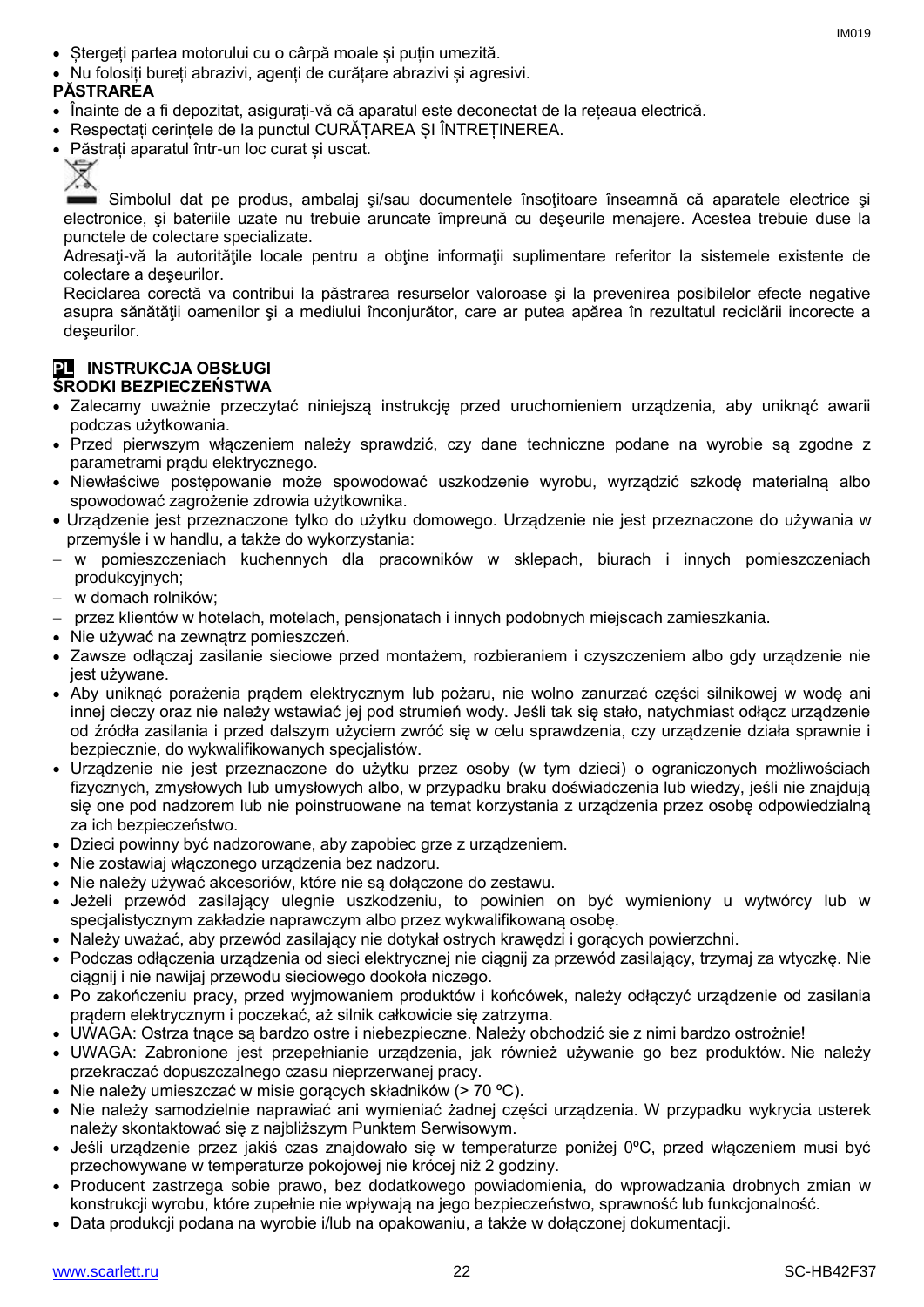## **PRZYGOTOWANIE DO PRACY**

- Przed pierwszym użyciem umyj wszystkie zdejmowane części ciepłą wodą z detergentem i dokładnie osusz. Przetrzyj zewnętrzną obudowę części silnikowej miękką, lekko zwilżoną szmatką.
- **Nie wolno zanurzać części silnikowej w żadnych płynach i myć ją wodą.**

## **BLENDER RECZNY**

- Blender idealnie nadaje się do gotowania zup przecieranych, różnych sosów, a także żywności dla niemowląt, mieszania różnych koktajli.
- Włóż końcówkę w część silnikową i obracaj, aż poczuje się kliknięcie.
- **Aby uniknąć rozlewania mieszanki, przed włączeniem zanurz blender w mieszanych produktach.**

W celu odłączenia odkręć blender ręczny w kierunku przeciwnym do ruchu wskazówek zegara.

MINI ROZDRABNIACZ

- Mini rozdrabniacz jest idealny do rozdrabniania ziół i warzyw, sera, większości odmian orzechów, suszonych owoców. Duże produkty, takie jak mięso, ser, cebula, marchew wstępnie należy pokroić. Obrać orzechy ze skórki, mięso oddzielić od kości i ścięgien.
- Rozdrabniacz nie nadaje się do kruszenia lodu, rozdrabniania bardzo twardych produktów, takich jak ziarna kawy, gałka muszkatołowa, zbóż.
- Uwaga! Ostrze noża do rozdrabniania jest bardzo ostre! Trzymaj tylko za górną plastikową część!
- Załóż nóż do rozdrabniania na środkowy rdzeń misy.
- Umieść w misce produkty.
- Przykryj misę napędem misy.
- Włóż część silnikową do napędu misy aż do zablokowania.
- W toku rozdrabniania jedną ręką trzymaj część silnikową, natomiast drugą misę.
- Po użyciu w pierwszej kolejności odłącz część silnikową.
- Następnie zdejmij napęd misy.
- Ostrożnie wyjmij nóż do rozdrabniania.
- Dopiero wtedy wyjmij rozdrobnione produkty z misy do rozdrobnienia.
- KOŃCÓWKA DO UBIJANIA / MIESZANIA PRODUKTÓW PŁYNNYCH
- Używaj trzepaczki do ubijania śmietanki, białka, różnych deserów. W żadnym przypadku nie należy stosować tej końcówki do mieszania sztywnego ciasta.
- Połacz trzepaczke z łacznikiem.
- Włóż końcówkę na część silnikową.
- Przed rozpoczęciem pracy zanurz trzepaczkę w misie z produktami do ubijania. Zacznij pracę od niskiej prędkości.

## **PRACA**

- Upewnij się, że montaż został wykonany w całości i w należyty sposób.
- Podłącz urządzenie do sieci elektrycznej.
- Naciśnij i przytrzymaj przycisk impulsowy blender będzie działać tak długo, jak długo wciśnięty jest ten przycisk.
	- "I" (niska prędkość) do produktów płynnych.
		- "II" (wysoka prędkość) do wspólnego przetwarzania ciekłych i stałych produktów.

| <b>Obrabiany produkt</b> | <b>Maksymalna</b><br>masa/objętość | Maksymalny czas ciągłej<br>obróbki (s) |
|--------------------------|------------------------------------|----------------------------------------|
| Migdały                  | 100 <sub>g</sub>                   | 15                                     |
| Jajka gotowane           | 200 <sub>g</sub>                   | 10                                     |
| Bułka tarta              | 20 <sub>g</sub>                    | 15                                     |
| Czosnek                  | 150 <sub>g</sub>                   | Krótkie naciśnięcia                    |
| Szynka                   | 200 <sub>g</sub>                   | 15                                     |
| Lody                     | 200 <sub>g</sub>                   | 20                                     |
| Lekkie ciasto            | 0,4                                | 15                                     |
| Cebula                   | 200 <sub>g</sub>                   | Krótkie naciśnięcia                    |
| Pietruszka               | 30 <sub>g</sub>                    | 10                                     |
| Pieprz                   | 0,21                               | 30                                     |
| Cebula szalotka          | 200 <sub>g</sub>                   | Krótkie naciśnięcia                    |
| Przyprawy                | 0,21                               | 30                                     |
| <b>Stek</b>              | $150 - 200$ g                      | 15                                     |
| Orzech włoski            | 100 <sub>g</sub>                   | 15                                     |

**NOTATKA: Czas ciągłej pracy robota nie powinien przekraczać 1 min., a przerwa między jednym a drugim włączeniem nie może być krótsza niż 4 min.**

- Nie wolno zdejmować żadnych części podczas pracy robota.
- **Po zakończeniu pracy, przed wyjmowaniem produktów i końcówek, należy odłączyć urządzenie od zasilania prądem elektrycznym i poczekać, aż silnik całkowicie się zatrzyma.**